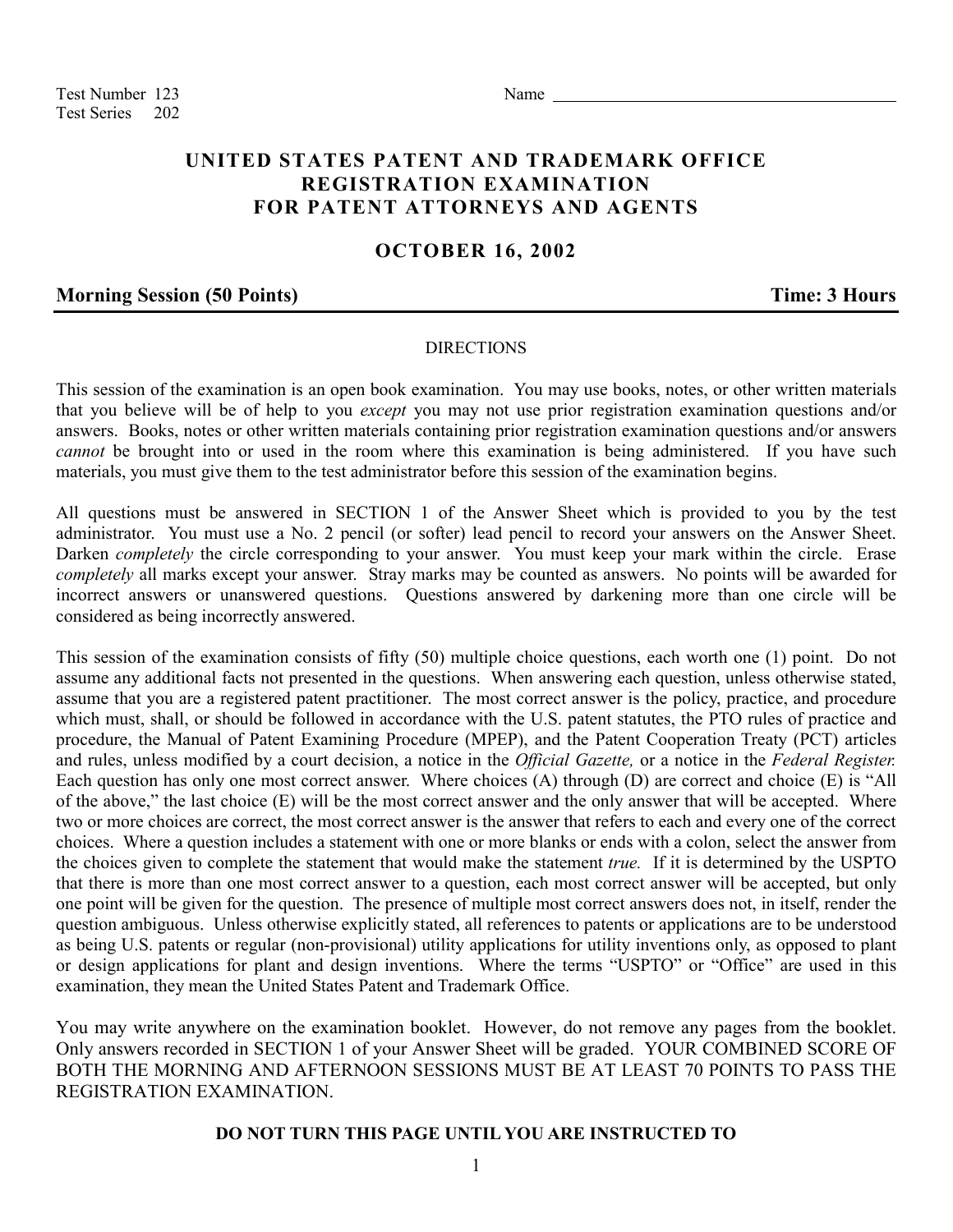1. In accordance with the MPEP and USPTO rules and procedure, an application for patent may be made on behalf of a joint inventor in certain situations. Who, by petition, may make application on behalf of a joint inventor who has refused to sign the application ("nonsigning inventor"), if the other joint inventor ("signing inventor") executes the application?

- (A) A person other than the signing inventor, to whom the nonsigning inventor has assigned the invention.
- (B) A person other than the signing inventor, with whom the nonsigning inventor has agreed in writing to assign the invention.
- (C) The signing inventor.
- (D) A person other than the signing inventor, who shows a strong proprietary interest in the invention.
- (E) All of the above.

2. To satisfy the written description requirement of the first paragraph of 35 USC 112, an applicant must show possession of the invention. An applicant's lack of possession of the invention may be evidenced by:

- (A) Describing an actual reduction to practice of the claimed invention.
- (B) Describing the claimed invention with all of its limitations using such descriptive means as words, structures, figures, diagrams, and formulas that fully set forth the claimed invention.
- (C) Requiring an essential feature in the original claims, where the feature is not described in the specification or the claims, and is not conventional in the art or known to one of ordinary skill in the art.
- (D) Amending a claim to add a limitation that is supported in the specification through implicit or inherent disclosure.
- (E) Amending a claim to correct an obvious error by the appropriate correction.

3. Which of the following is not in accordance with the recommended format for a claim set forth in the provisions of the MPEP?

- (A) Where a claim sets forth a plurality of elements or steps, each element or step of the claim should be separated by a line indentation.
- (B) A claim may include plural indentations to further segregate subcombinations or related steps.
- (C) The claim or claims must commence on a separate sheet after the detailed description of the invention.
- (D) Each claim should end with a period.
- (E) A claim should always begin with "A", "An" or "In."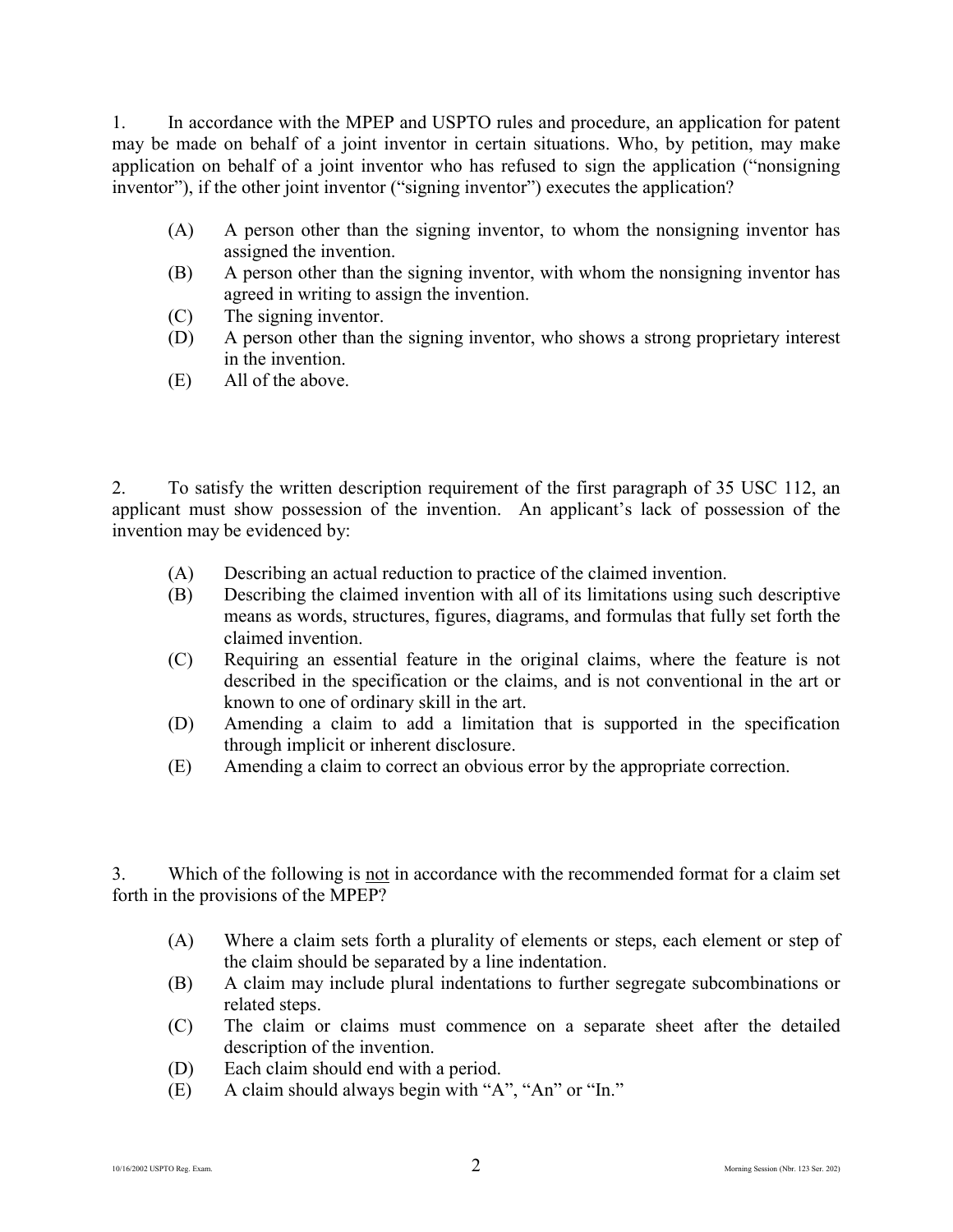### 4. An application as originally filed contains the following Claim 1:

Claim 1. A doughnut making machine comprising:

- (i) an input conveyor that receives dough to be used in making said doughnuts;
- (ii) means for portioning dough from said input conveyor into a plurality of dough balls, each of said plurality of balls containing dough sufficient to create a single doughnut;
- (iii) means for forming each of said dough balls into a ring of dough;
- (iv) a deep fat fryer which receives rings of dough from said forming means and cooks said rings of dough;
- (v) means for selectively applying a flavored coating on cooked rings of dough to produce doughnuts; and
- (vi) means for placing a plurality of said doughnuts on a flat sheet.

The specification adequately describes the claimed subject matter. Two different "means for selectively applying" are described in the specification: a sprayer and a brush. Which of the following original claims is an improper dependent claim?

- (A) Claim 2. The doughnut making machine of Claim 1, wherein said placing means is a conveyor that extends from said applying means to said flat sheet.
- (B) Claim 3. The doughnut making machine of Claim 1, wherein said forming means includes a cutter that removes a center portion of each of said dough balls to form a ring of dough.
- (C) Claim 4. The doughnut making machine of Claim 1, wherein said applying means includes a sprayer which receives a sugar based flavored coating, wherein said sugar based flavored coating is sprayed on said cooked rings of dough.
- (D) Claim 5. The doughnut making machine of Claim 1, wherein said applying means is a sprayer.
- (E) Claim 6. The doughnut making machine of Claim 1, wherein said applying means is omitted for making plain doughnuts.

5. Where a final rejection of claims has been made, any question of prematureness of the final rejection should be raised, if at all:

- (A) as a ground of appeal.
- (B) as the basis of a complaint before the Board of Patent Appeals and Interferences.
- (C) by petition under 37 CFR 1.181 while the application is pending before the examiner.
- (D) after 2 months from the examiner's answer plus mail room time, if no reply brief has been timely filed during an appeal to the Board of Patent Appeals and Interferences.
- (E) after a supplemental examiner's answer, pursuant to a remand from the Board of Patent Appeals and Interferences has been mailed.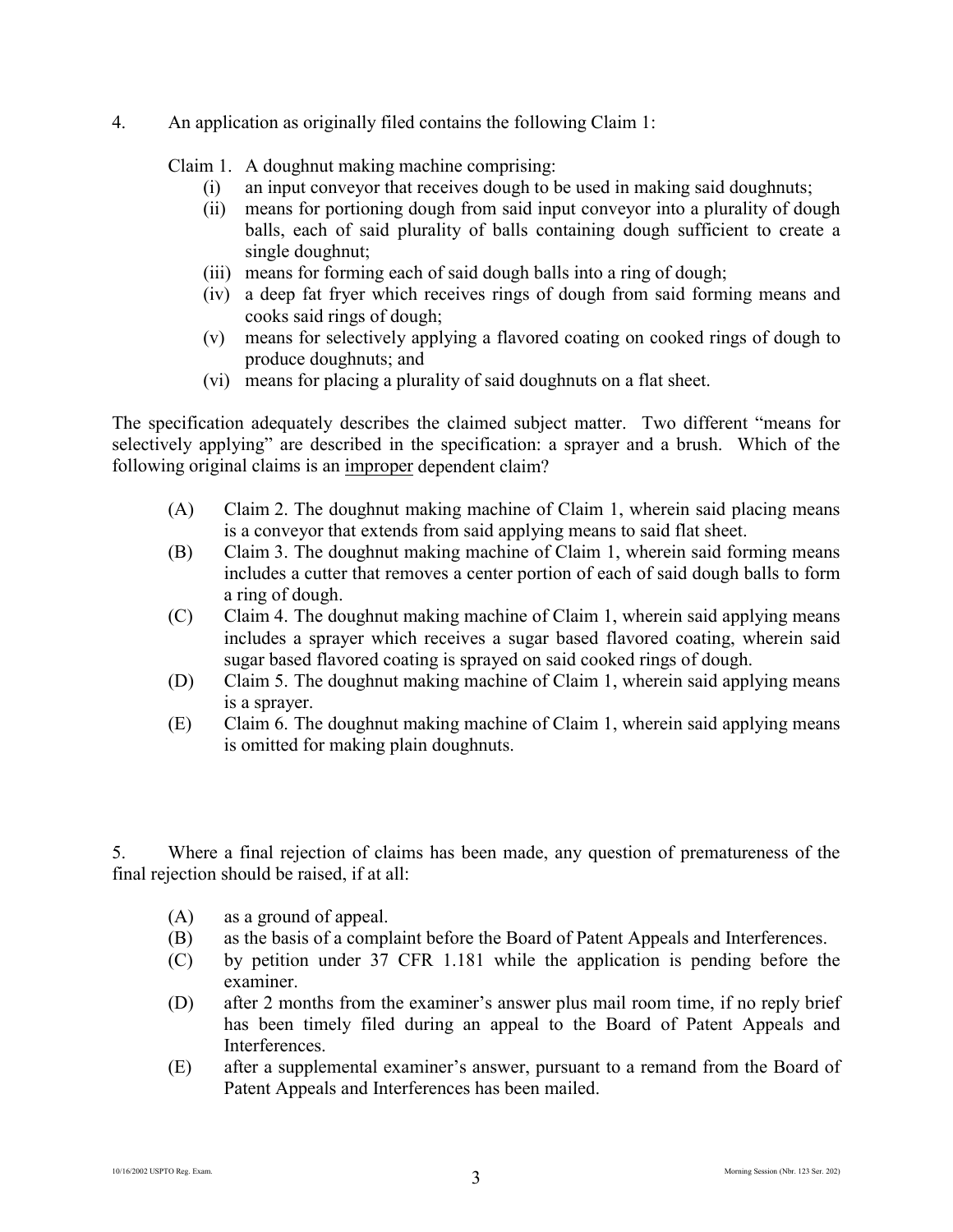6. According to USPTO rules and procedure, which of the following can be overcome by an affidavit under 37 CFR 1.131?

- (A) A rejection properly based on statutory double patenting.
- (B) A rejection properly made under 35 USC 102(d) based on a foreign patent granted in a non-WTO country.
- (C) A rejection properly made under 35 USC 102(a) based on a journal article dated one month prior to the effective filing date of the U.S. patent application. Applicant has clearly admitted on the record during the prosecution of the application that subject matter in the journal article relied on by the examiner is prior art.
- (D) A rejection properly made under 35 USC 102(b) based on a U.S. patent that issued 18 months before the effective filing date of the application. The patent discloses, but does not claim, the invention.
- (E) None of the above.

7. Paul, a registered patent practitioner and counsel for Superior Aircraft, Inc. ("Superior"), filed a patent application naming chief engineer Davis as sole inventor, and claiming a titanium and aluminum alloy designed for use in advanced gas turbine engines in aircraft. The application described the alloy as having unexpectedly excellent and improved room temperature ductility. The application was filed with an assignment document transferring all right, title and interest in the application to Superior. During prosecution of the application, the examiner had an interview with Paul and Davis of Superior. The examiner noted the existence of a prior art publication that disclosed test data demonstrating that the claimed alloys exhibited poor room temperature ductility, and stated that he had personal knowledge that the alloy was old and well known. Davis agreed with the examiner, and stated that such information was "old hat," but that they overcame the ductility problem by simply resorting to a 3-step process of microstructure refinement. Paul concurred and pointed to the fact that not only had they disclosed the process in the application, but that microstructure refinement of alloys to improve ductility was so wellknown that the technique was even taught in metallurgy courses in college. Which of the following statements is false?

- (A) The examiner may reject the alloy claims on the basis of the prior art publication.
- (B) The examiner may not reject the alloy claims on the basis of the prior art publication, because the alloys of the application are characterized by unexpected, improved ductility properties.
- (C) The examiner may rely upon the chief engineer's statement as an admission against patentability.
- (D) The examiner may rely upon the patent counsel's statement as an admission against patentability.
- (E) The examiner, having facts within his or her personal knowledge, may rely on the facts in rejecting the alloy claims.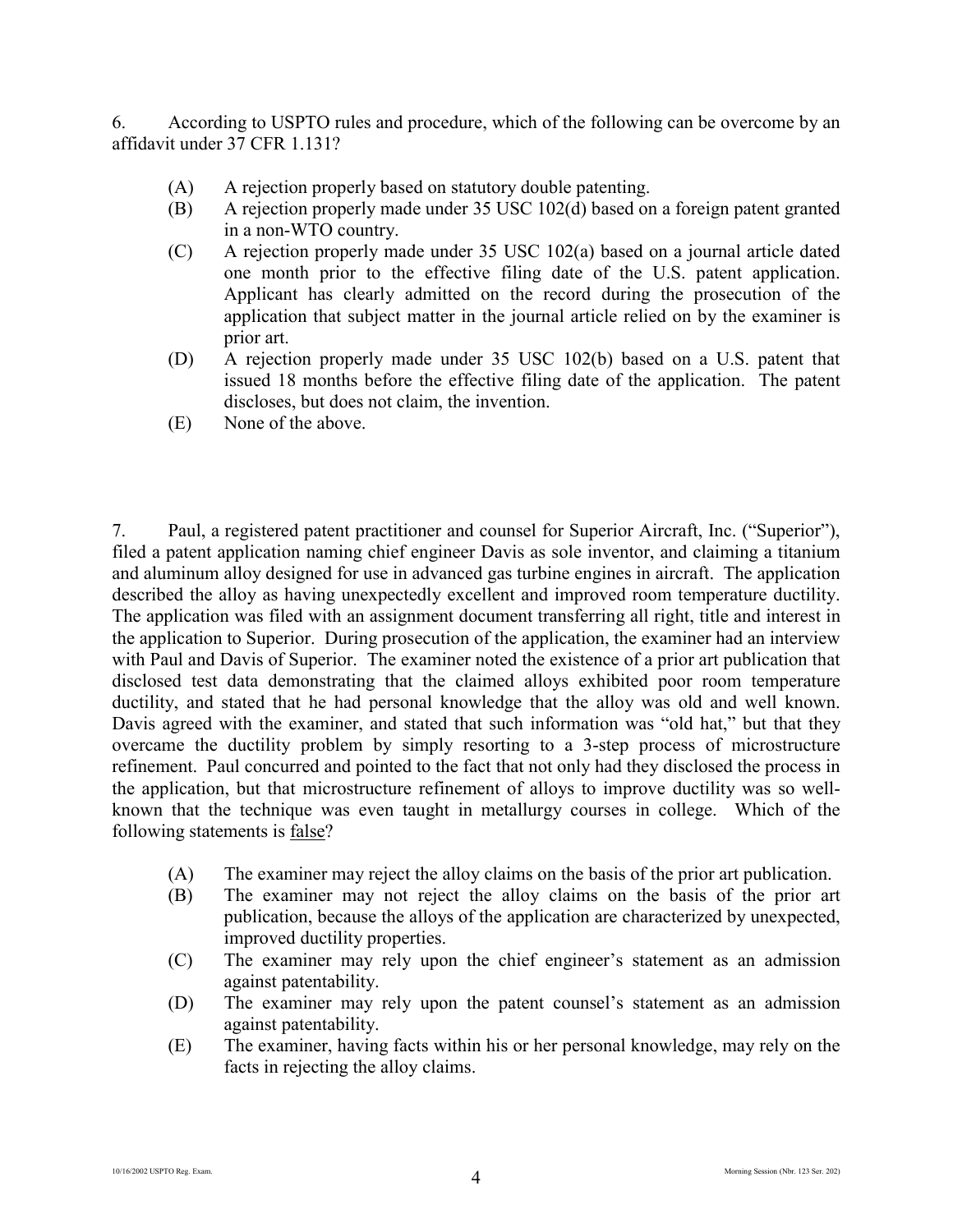8. The MPEP and USPTO rules and procedure provide for ways that a nonstatutory double patenting rejection can be overcome. Which of the following is an effective way to overcome a nonstatutory double patenting rejection?

- (A) Filing a 37 CFR 1.131 affidavit to swear behind the patent on which the rejection is based.
- (B) Filing a terminal disclaimer under 37 CFR 1.321(c).
- (C) Filing a 37 CFR 1.131 affidavit arguing that the claims are for different inventions that are not patentably distinct.
- (D) Filing a reply arguing that there is only one common inventor regarding the claims of the application and the claims of the patent.
- (E) All of the above.
- 9. Which of the following is not in accordance with the provisions of the MPEP?
	- (A) The title of the invention should be placed at the top of the first page of the specification unless it is provided in the application data sheet.
	- (B) The title need not be technically accurate, but should be descriptive and should contain fewer than 10 words.
	- (C) Inasmuch as the words "improved," "improvement of," and "improvement in" are not considered as part of the title of an invention, these words should not be included at the beginning of the title of the invention and will be deleted when the Office enters the title into the Office's computer records, and when any patent issues.
	- (D) If a satisfactory title is not supplied by the applicant the examiner may, at the time of allowance, change the title by examiner's amendment. If the change to the title is the only change being made by the examiner at the time of allowance, a separate examiner's amendment need not be prepared and the examiner is to indicate the change in title in the file.
	- (E) A title in a U.S. application need not be identical to the corresponding foreign filed application.

10. In accordance with proper USPTO practice and procedure, a submission for a request for continued examination does not include:

- (A) An amendment of the drawings.
- (B) New arguments in support of patentability.
- (C) New evidence in support of patentability.
- (D) An appeal brief or reply brief (or related papers).
- (E) An amendment of the claims.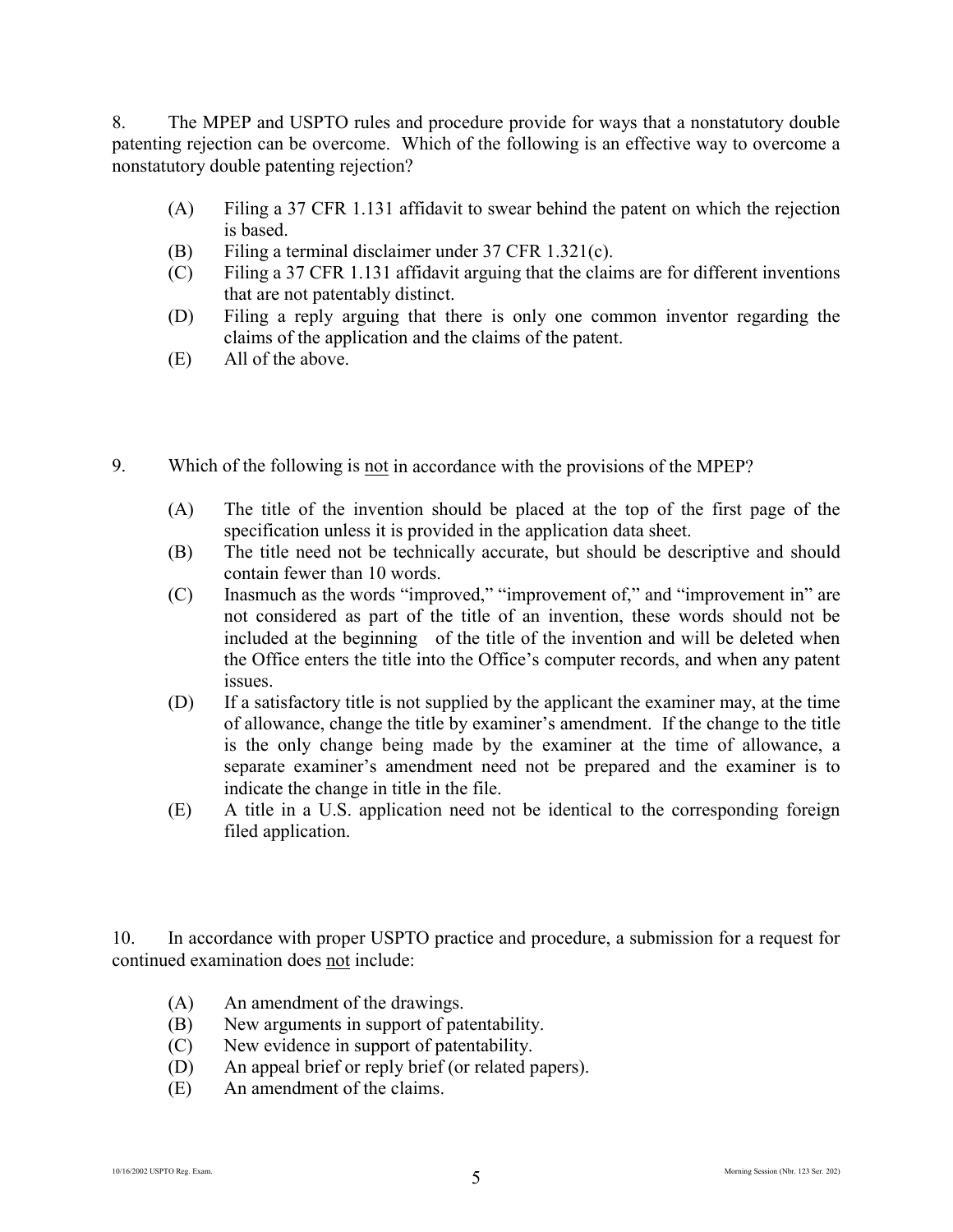- 11. In accordance with MPEP § 1500, relating to design patent applications:
	- (A) the invention may be properly represented in a single application by both an ink drawing and a black and white photograph.
	- (B) the invention may be properly represented in a single application by a black and white photograph disclosing environmental structure by broken lines, in lieu of an ink drawing if the invention is shown more clearly in the photograph.
	- (C) the invention may be properly represented in a single application by both an ink drawing and a color photograph, and the application should be accompanied by the required petition, fee, three sets of color photographs, and an amendment to the specification.
	- (D) the invention may be properly represented by a color photograph disclosing environmental structure by broken lines, in lieu of an ink drawing if the invention is not capable of being illustrated in an ink drawing.
	- (E) the invention may be properly represented by a color photograph if the invention is not capable of being illustrated in an ink drawing, and if the application is accompanied by the required petition, fee, and an amendment to the specification is presented to insert required language regarding the color photographs, and three sets of color photographs.

12. Inventor A filed a patent application and assigned the entire interest in the application to his employer, MegaCorp. The application issued as a utility patent on July 9, 2002. In June 2004, MegaCorp's management first learns that a second inventor, Inventor B, should have been named as a co-inventor with respect to at least one claim of the issued patent. There was no deceptive intent in failing to name Inventor B in the original application. Inventor A, who is unfamiliar with patent law and concepts of inventorship, incorrectly believes that he should be the sole named inventor on the patent, and refuses to cooperate with any effort by MegaCorp to change the named inventive entity. The issued patent contains no other error. In accordance with the Manual of Patent Examining Procedure, which of the following procedures is/are available for MegaCorp to seek correction of the named inventive entity without any agreement, cooperation or action from Inventor A?

- (A) File, on or before July 9, 2004, a reissue application, made by MegaCorp only, that seeks to add Inventor B.
- (B) File, after July 9, 2004, a reissue application, made by MegaCorp only, that seeks to add Inventor B.
- (C) Request a Certificate of Correction to add Inventor B as a named inventor.
- (D) Submit in the issued patent file: a Request for Correction of Inventorship Under the Provisions of 37 CFR 1.48 that sets forth the desired inventorship change; a statement by Inventor B that the error in inventorship occurred without deceptive intention on her part; an oath or declaration executed by Inventor B; all required fees; and the written consent of MegaCorp.
- (E) A and B are each available procedures.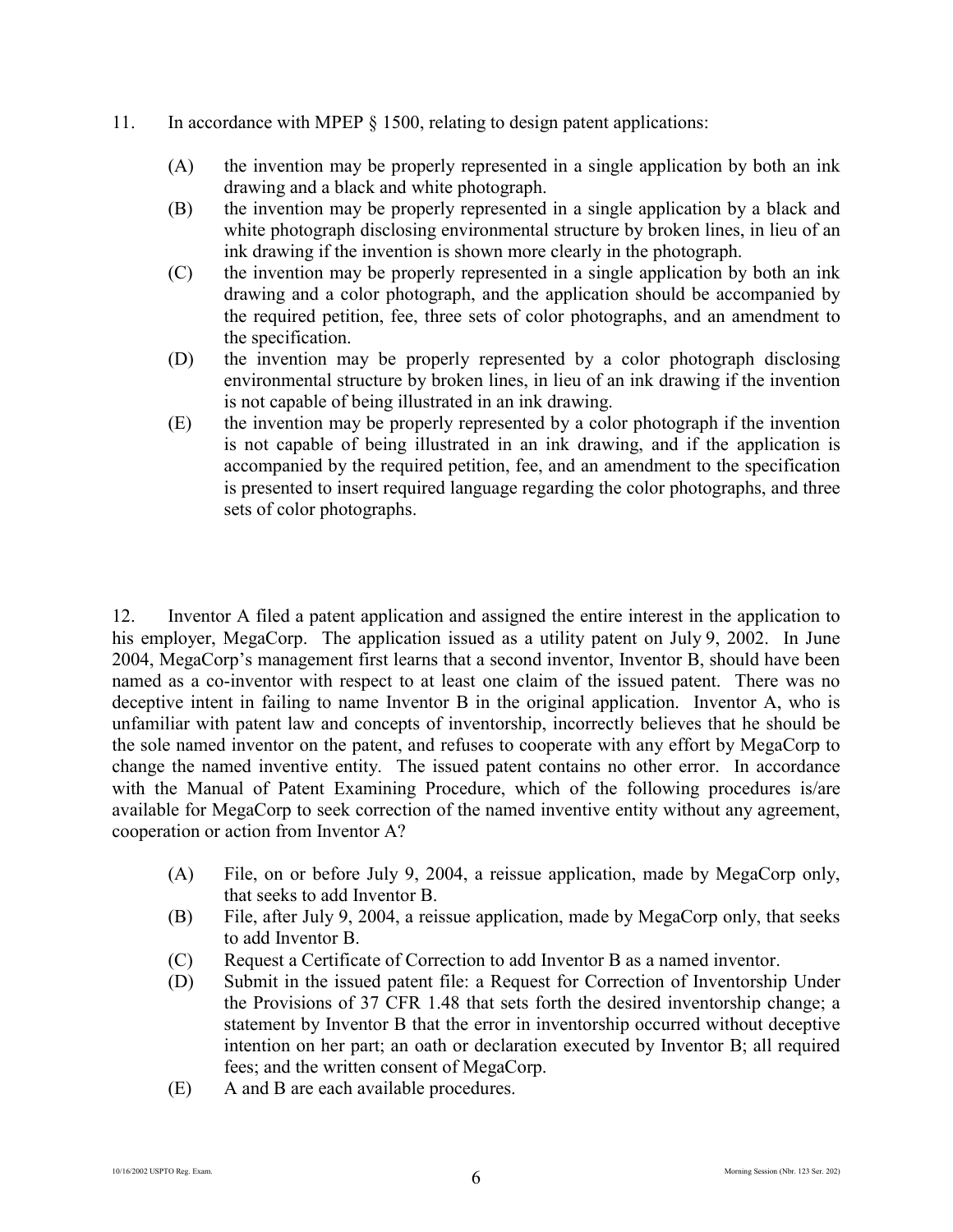13. Which of the following statements concerning reliance by an examiner on common knowledge in the art, in a rejection under 35 USC 103 is correct?

- I. An examiner's statement of common knowledge in the art is taken as admitted prior art, if applicant does not seasonably traverse the well known statement during examination.
- II. Applicant can traverse an examiner's statement of common knowledge in the art, at any time during the prosecution of an application to properly rebut the statement.
- III. If applicant rebuts an examiner's statement of common knowledge in the art in the next reply after the Office action in which the statement was made, the examiner can never provide a reference to support the statement of common knowledge in the next Office action and make the next Office action final.
	- (A) I.
	- (B) II.
	- $(C)$  III.
	- (D) I and II.
	- (E) None of the above.

14. Claims in your client's patent application have been rejected as unpatentable over prior art. In accordance with proper USPTO practice and procedure, which, if any, of the following statements is true?

- (A) The prior art is a U.S. patent issued five years before the effective date of your client's application. The claims are properly rejected under 35 USC 102(b) of the disclosure in the patent that anticipates the claimed invention. Evidence of secondary considerations, such as unexpected results or commercial success, is relevant to the rejection and thus can overcome the rejection.
- (B) The prior art is a U.S. patent issued five years before the effective date of your client's application. The claims are properly rejected under 35 USC 102(b) over the disclosure in the patent that anticipates the claimed invention. The rejection can be overcome by arguing that the alleged anticipatory prior art is "nonanalogous art."
- (C) The prior art is a U.S. patent issued five years before the effective date of your client's application. The claims are properly rejected under 35 USC 102(b) over the disclosure in the patent that anticipates the claimed invention. The rejection can be overcome by arguing that the alleged anticipatory prior art teaches away from the invention.
- (D) The prior art is a U.S. patent issued five years before the effective date of your client's application. The claims are properly rejected under 35 USC 102(b) over the disclosure in the patent that anticipates the claimed invention. The rejection can be overcome by arguing that the alleged anticipatory prior art is not recognized as solving the problem solved by the claimed invention.
- (E) None of the above.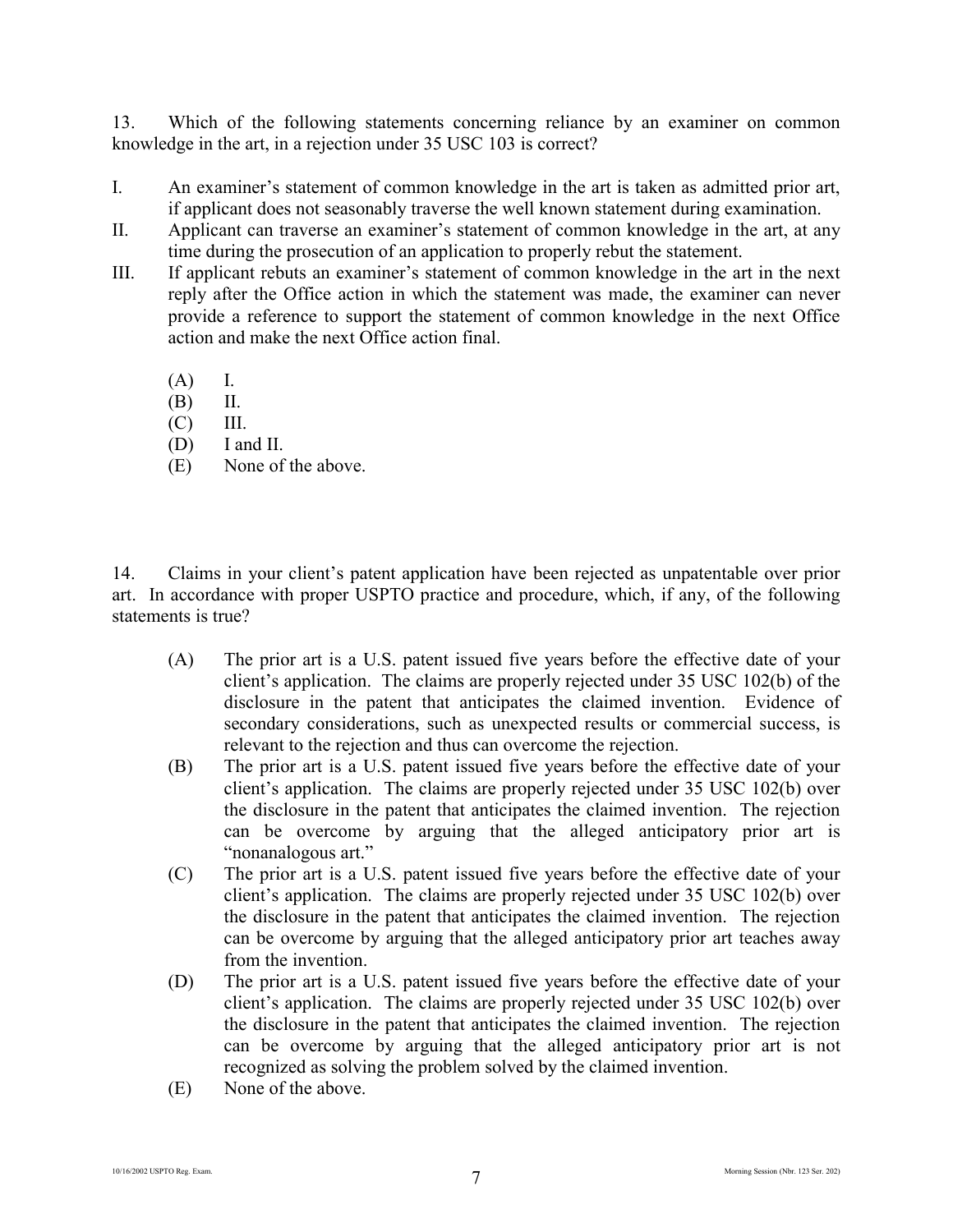15. The MPEP and USPTO rules and procedure provide for ways that a statutory double patenting rejection can be overcome. Which of the following is an effective way to overcome a statutory double patenting rejection?

- (A) Filing a 37 CFR .131 affidavit to swear behind the patent on which the rejection is based.
- (B) Filing a terminal disclaimer under 37 CFR 1.321(c).
- (C) Filing a 37 CFR 1.131 affidavit and arguing that the conflicting claims are coextensive in scope.
- (D) Amending the conflicting claims so that they are not coextensive in scope.
- (E) All of the above.

16. Applicant received a final rejection dated and mailed Wednesday, February 28, 2001. The final rejection set a three month shortened statutory period for reply. In reply, applicant filed an amendment on Wednesday, March 21, 2001. In the amendment, applicant requested that block diagrams, figures 32-34, be amended by inserting the term - -computer- - in place of [CPU] in block "2" of each block diagram. Applicant further supplied a clean version of the entire set of pending claims. Applicant did not provide the proposed changes to the drawings on separate sheets marked in red nor did the applicant supply a marked-up version of any claim. The examiner upon receipt and review of the amendment discovered that the applicant made changes to pending claims 2 and 15 and that the applicant added claims 21-25 to the application. The examiner in an Advisory Action notifies the applicant that the amendment fails to comply with the requirements of 37 CFR 1.121. Which of the following answers is most correct?

- (A) Applicant is given a time period of one month or thirty days from the mailing date of the Advisory Action, whichever is longer, within which to supply the omission or correction in order to avoid abandonment. This time period is in addition to any remaining period of time set in the final rejection.
- (B) Applicant may not provide a clean version of the entire set of pending claims because the applicant may only consolidate all previous versions of pending claims into a single clean version in an amendment after a non-final Office action.
- (C) Applicant must submit the proposed changes to figures 32-34 on a separate paper showing the proposed changes in red and a marked up version of new claims 21- 25 as required by 37 CFR 1.121(c).
- (D) Applicant should request reconsideration by the examiner, pointing out that the Final Rejection was mailed on February 28, 2001, which precedes the March 1, 2001 effective date of the changes to patent rule 37 CFR 1.121.
- (E) Applicant must submit the changes to figures 32-34 on separate paper showing the proposed changes in red and a marked up version of rewritten claims 2 and 15 showing all changes (relative to the previous version of claims 2 and 15) shown by any conventional marking system as required by 37 CFR 1.121(c). Applicant should also indicate the status of claims 2 and 15, e.g. "amended," "twice amended," etc. on both the clean version of the claims and the marked up version.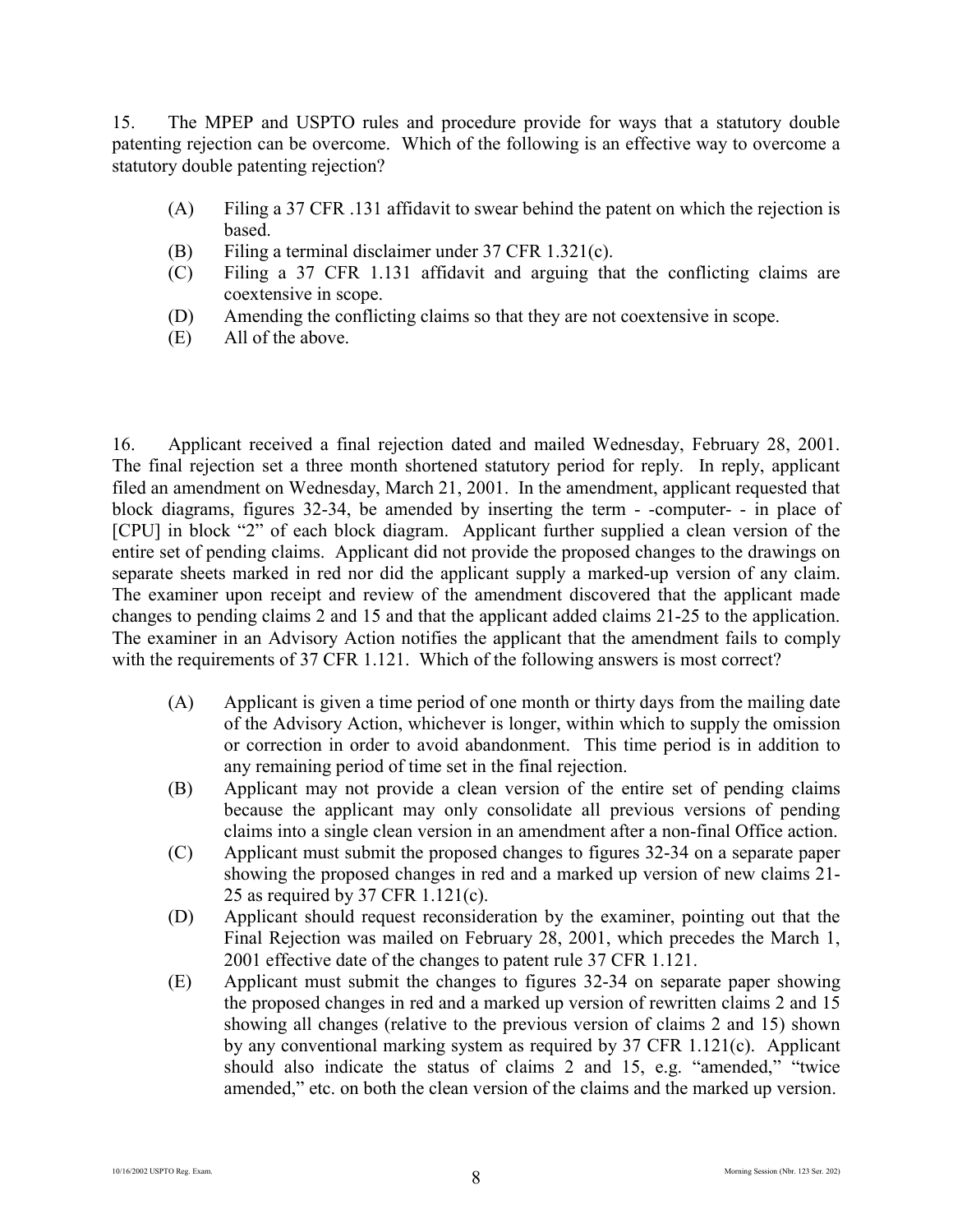- 17. Which of the following statements is true?
	- (A) In the context of 35 USC 102(b), a magazine need only be placed in the mail to be effective as a printed publication.
	- (B) The earliest date declassified printed material may be taken as *prima facie* evidence of prior knowledge under 35 USC 102(a) is as of the date the material is cataloged and placed on the shelf of a public library.
	- (C) Declassified printed material is effective as a printed publication under 35 USC 102(b) as of the date of its release following declassification.
	- (D) The American Inventors Protection Act (AIPA) amended 35 USC 102(e) to provide that U.S. patents, U.S. application publications, and certain international application publications can be used as prior art under 35 USC 102(e) based on their earliest effective filing date only against applications filed on or after November 29, 2000.
	- (E) The American Inventors Protection Act (AIPA) amended 35 USC 102(e) to provide that U.S. patents, U.S. application publications, and certain international application publications can be used as prior art under 35 USC 102(e) based on their earliest effective filing date only against applications filed prior to November 29, 2000 which have been voluntarily published.

18. While traveling through Germany (a WTO member country) in December 1999, Thomas (a Canadian citizen) conceived of binoculars for use in bird watching. The binoculars included a pattern recognition device that recognized birds and would display pertinent information on a display. Upon Thomas' return to Canada (a NAFTA country) in January 2000, he enlisted his brothers Joseph and Roland to help him market the product under the tradename "Birdoculars." On February 1, 2000, without Thomas' knowledge or permission, Joseph anonymously published a promotional article written by Thomas and fully disclosing how the Birdoculars were made and used. The promotional article was published in the Saskatoon Times, a regional Canadian magazine that is also widely distributed in the United States. Thomas first reduced the Birdoculars to practice on March 17, 2000 in Canada. A United States patent application properly naming Thomas as the sole inventor was filed September 17, 2000. That application has now been rejected as being anticipated by the Saskatoon Times article. Which of the following statements is most correct?

- (A) Thomas can rely on his activities in Canada in establishing a date of invention prior to publication of the Saskatoon Times article.
- (B) In a priority contest against another inventor, Thomas can rely on his activities in Canada in establishing a date of invention.
- (C) In a priority contest against another inventor, Thomas can rely on his activities in Germany in establishing a date of invention.
- (D) Statements (A) and (B) are correct, but statement (C) is incorrect.
- (E) Statements (A), (B), and (C) are each correct.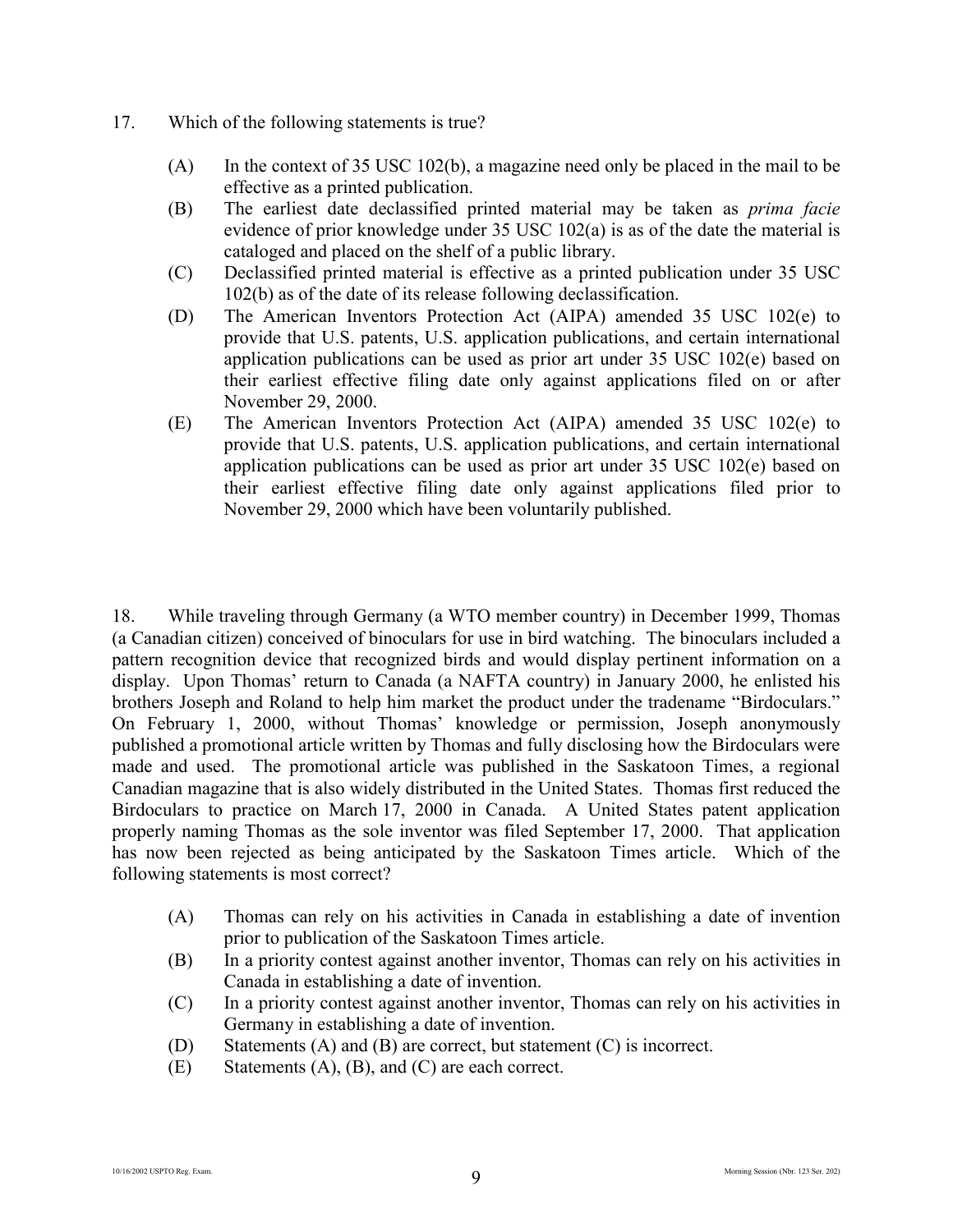19. Which of the following is not in accordance with the provisions of the MPEP Chapter 600?

- (A) A request for a refund must be filed within two years from the date the fee was paid or, in the case of a fee paid by mistake, within one year from the time the error was discovered.
- (B) A change of purpose after the payment of a fee, such as when a party desires to withdraw a patent filing for which the fee was paid, including an application, an appeal or a request for an oral hearing, will not entitle a party to a refund of such fee.
- (C) The Office will not refund amounts of twenty-five dollars or less, unless a refund is specifically requested.
- (D) Any refund of a fee paid by credit card will be by a credit to the credit card account to which the fee was charged.
- (E) When a fee is paid where no fee is required, this is considered to be a fee paid by mistake.

20. There are many factors to be considered when determining whether there is sufficient evidence to support a determination that a disclosure does not satisfy the enablement requirement and whether any necessary experimentation is "undue." Which of the following are among the factors for determining whether necessary experimentation is "undue"?

- (A) The breadth of the claims.
- (B) The nature of the invention.
- (C) The state of the prior art.
- (D) The level of one of ordinary skill.
- $(E)$  (A), (B), (C) and (D).
- 21. Which of the following documents is not open to public inspection?
	- (A) The abandoned parent application of a divisional application. A patent was granted on the divisional application, which refers to the abandoned parent application.
	- (B) Assignment document relating to both an issued patent and a patent application not published under 35 USC 122(b).
	- (C) Assignment document relating to a pending reissue application.
	- (D) Copy of assignment record relating to both a pending patent application and an abandoned patent application not published under 35 USC 122(b).
	- (E) Assignment document relating to both an abandoned patent application not published under 35 USC 122(b) and a pending reissue application.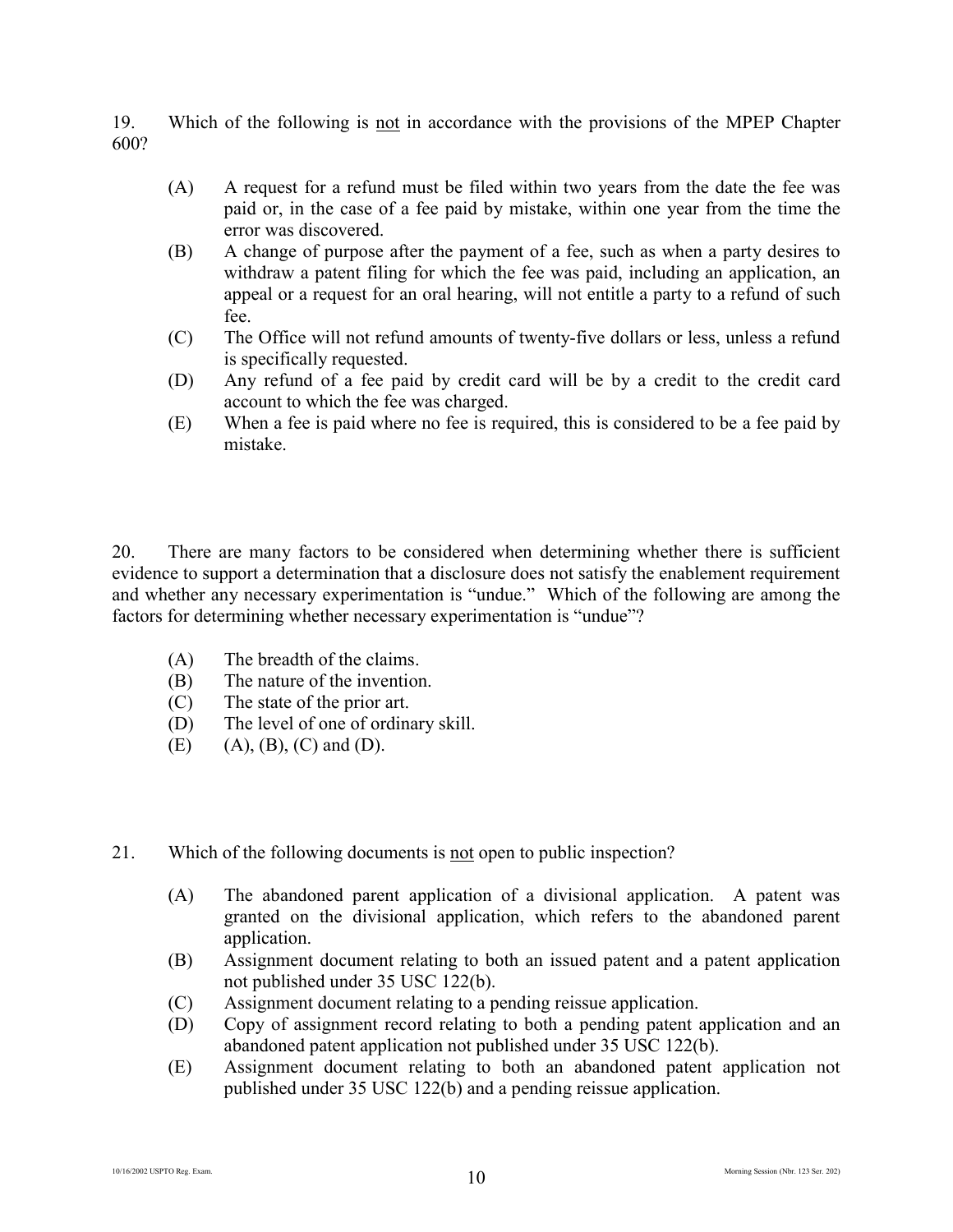- 22. Which of the following is not in accordance with provisions of the MPEP?
	- (A) In return for a patent, the inventor gives a complete disclosure of the invention for which protection is sought.
	- (B) Amendments filed after the filing date that lack descriptive basis in the original disclosure involve new matter.
	- (C) If during the course of examination of a patent application, an examiner notes the use of language that could be deemed offensive to any race, religion, sex, ethnic group, or nationality, he or she should object to the use of the language as failing to comply with the Rules of Practice.
	- (D) The examiner should object to application drawings that include depictions or caricatures that might reasonably be considered offensive to any race, religion, sex, ethnic group or nationality.
	- (E) Where an amendment is filed with a patent application that has no signed oath or declaration, a subsequently filed oath or declaration must refer to both the application and amendment, but in any case the amendment will not be considered as part of the original disclosure and will be treated as new matter.

23. Which of the following is the best way to recite a claim limitation so that it will be interpreted by the examiner in accordance with 35 USC 112, paragraph 6?

- (A) dot matrix printer for printing indicia on a first surface of a label.
- (B) dot matrix printer means coupled to a computer.
- (C) means for printing indicia on a first surface of a label.
- (D) printer station for printing indicia on a first surface of a label.
- (E) All of the above.
- 24. Which of the following is not in accordance with Office practice under 35 USC 42?
	- (A) The Director may refund any fee paid by mistake or any amount paid in excess of that required.
	- (B) A change of purpose after the payment of a fee, such as when a party desires to withdraw a patent for which the fee was paid, including an application, an appeal or a request for an oral hearing, will not entitle a party to a refund of such fee.
	- (C) Even if an applicant specifically requests a refund, the Office will not refund amounts of twenty-five dollars or less.
	- (D) Any refund of fee paid by credit card will be by a credit to the credit card account to which the fee was charged.
	- (E) If an applicant mistakenly files an application, the filing fee is not considered a fee paid by mistake.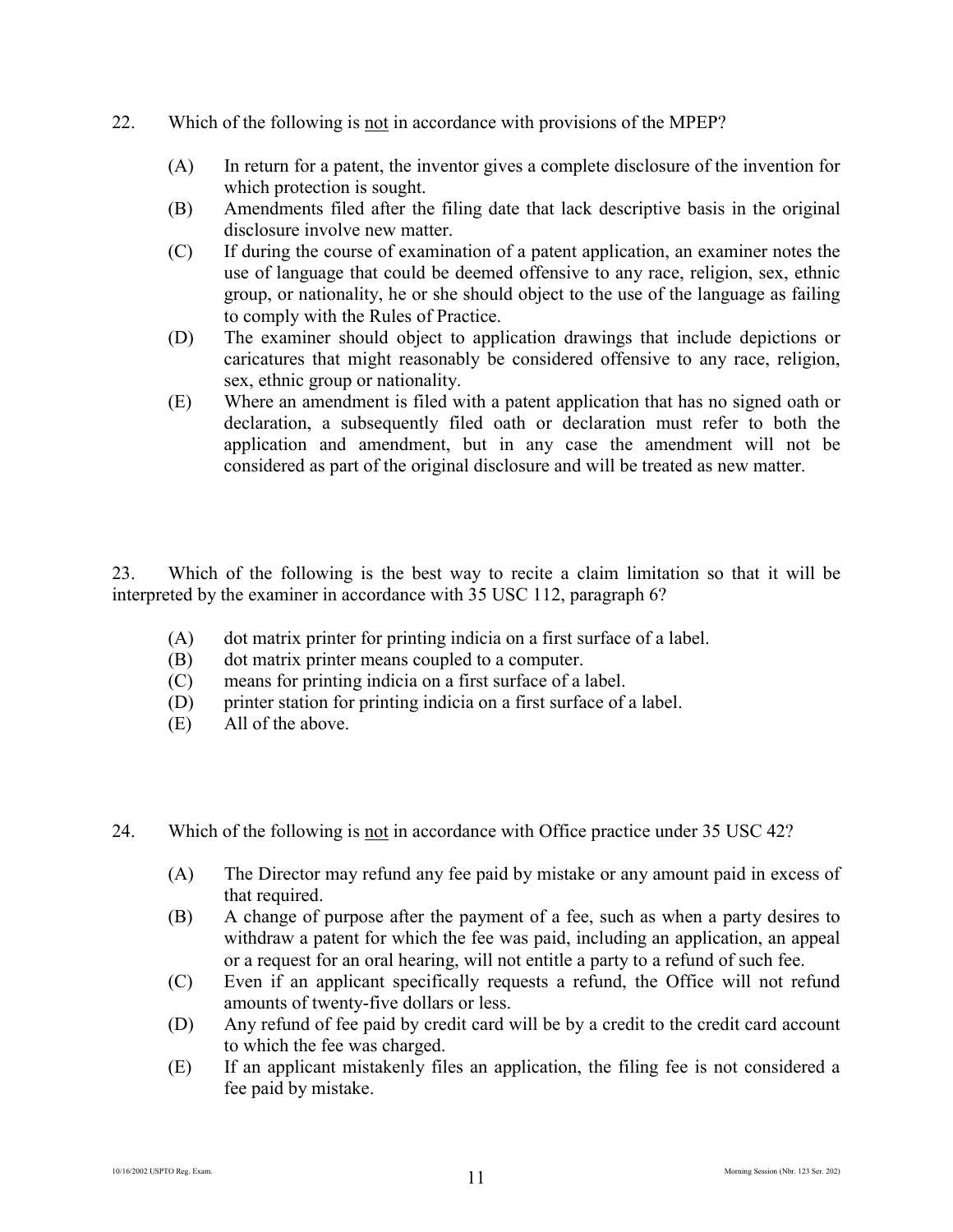25. If a *prima facie* case of obviousness is properly established by a primary examiner, how can an applicant effectively rebut the rejection in accordance with proper USPTO practice and procedure?

- (A) Rebuttal may be by way of arguments of counsel used in place of factually supported objective evidence to rebut the *prima facie* case.
- (B) Rebuttal may be by way of an affidavit or declaration under 37 CFR 1.132 containing objective evidence arising out of a secondary consideration related to the claimed invention.
- (C) No substantive showing is required by applicant. The burden remains on the examiner to maintain a *prima facie* case.
- (D) Rebuttal evidence must be found elsewhere than in the specification.
- (E) Rebuttal may be by way of arguing that the prior art did not recognize latent properties.

26. Which of the following is not in accordance with the recommended form for an abstract of the disclosure as provided for in the MPEP?

- (A) A patent abstract is a concise statement of the technical disclosure of the patent and should include that which is new in the art to which the invention pertains.
- (B) If the patent is of a basic nature, the entire technical disclosure may be new in the art, and the abstract should be directed to the entire disclosure.
- (C) If the patent is in the nature of an improvement in an old apparatus, process, product, or composition, the abstract should include the technical disclosure of the improvement.
- (D) In certain patents, particularly those for compounds and compositions, wherein the process for making and/or the use thereof are not obvious, the abstract should set forth a process for making and/or a use thereof.
- (E) The abstract should compare the invention with the prior art.

27. Office policy has consistently been to follow *Graham v. John Deere Co.*, 383 U.S. 1, 148 USPQ 459 (1966), in the consideration and determination of obviousness under 35 USC 103. Each of the following are the four factual inquires enunciated therein as a background for determining obviousness except:

- (A) Determining the scope and contents of the prior art.
- (B) Resolving any issue of indefiniteness in favor of clarity.
- (C) Ascertaining the differences between the prior art and the claims in issue.
- (D) Resolving the level of ordinary skill in the pertinent art.
- (E) Evaluating evidence of secondary considerations.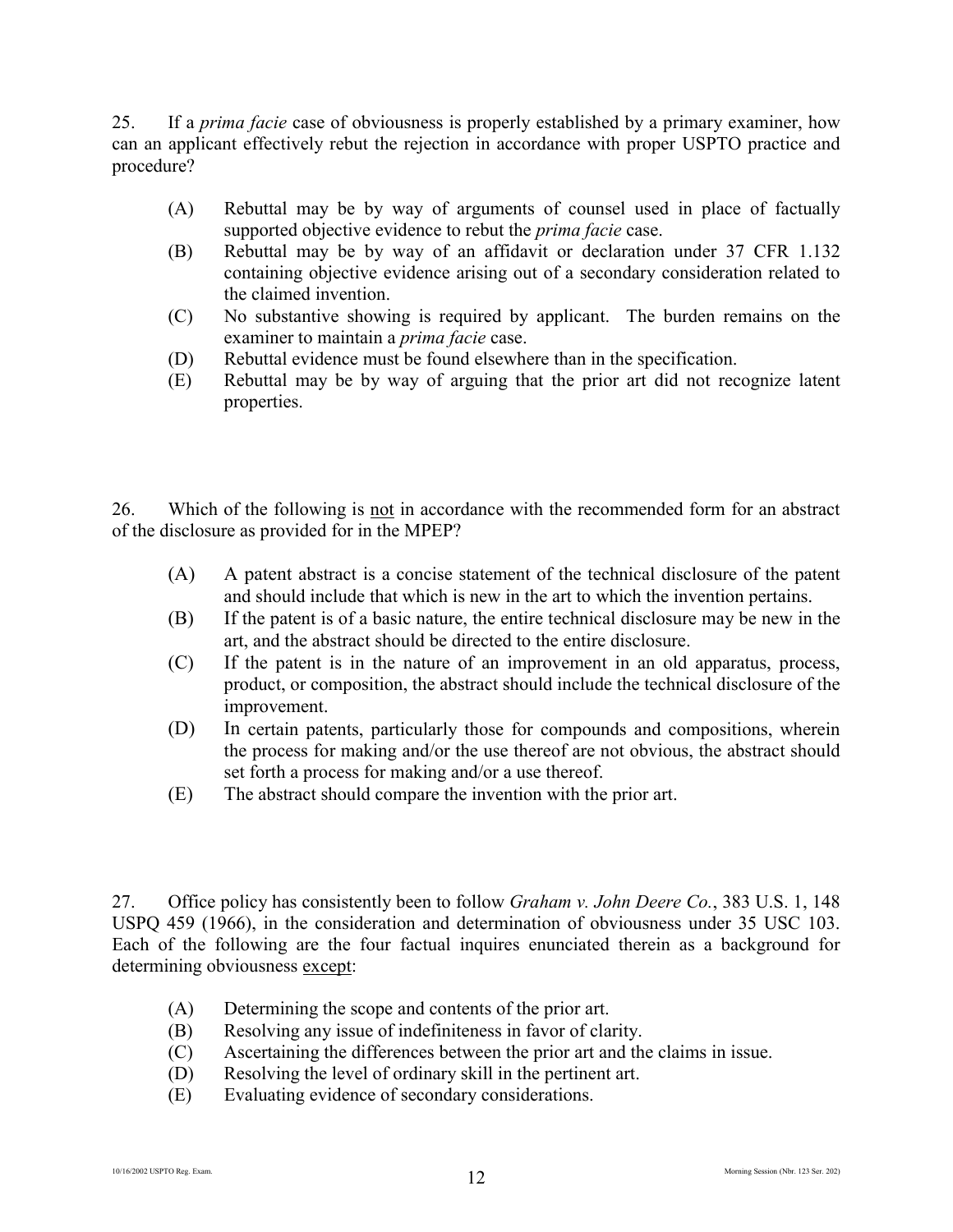The following facts apply to Questions 28 and 29.

Claims 1 and 2, fully disclosed and supported in the specification of a patent application having an effective filing date of March 15, 2000, for sole inventor Ted, state the following:

Claim 1. An apparatus intended to be used for aerating water in a fish tank, comprising:

- (i) an oxygen source connected to a tube, and
- (ii) a valve connected to the tube.

Claim 2. An apparatus as in claim 1, further comprising an oxygen sensor connected to the valve.

28. Which of the following claims, if fully disclosed and supported in the specification, and included in the application, provides a proper basis for an objection under 37 CFR 1.75(c)?

- (A) Claim 3. An apparatus as in any one of the preceding claims, in which the tube is plastic.
- (B) Claim 3. An apparatus according to claims 1 or 2, further comprising a temperature sensor connected to the valve.
- (C) Claim 3. An apparatus as in the preceding claims, in which the tube is plastic.
- (D) Claim 3. An apparatus as in any preceding claim, in which the tube is plastic.
- (E) Claim 3. An apparatus as in either claim 1 or claim 2, further comprising a temperature sensor connected to the valve.

29. Which of the following, if relied on by an examiner in a rejection of claim 2, can be a statutory bar under 35 USC 102 of claim 2?

- (A) A U.S. patent to John, issued February 2, 1999, that discloses and claims an apparatus intended to be used for aerating ice cream, having an oxygen source connected to a tube, a valve connected to the tube, and a battery coupled to the oxygen source.
- (B) A U.S. patent to John, issued April 6, 1999, that discloses and claims an apparatus intended to be used for aerating water in a fish tank, having an oxygen source connected to a tube, a valve connected to the tube, and an oxygen sensor connected to the tube.
- (C) A U.S. patent to Ned, issued February 9, 1999, that discloses, but does not claim, an apparatus intended to be used for aerating ice cream, having an oxygen source connected to a tube, a valve connected to the tube, an oxygen sensor connected to the valve, and a battery coupled to the oxygen source.
- (D) A foreign patent to Ted issued April 12, 2000, on an application filed on March 12, 1997. The foreign patent discloses and claims an apparatus intended to be used for aerating water in a fish tank, having an oxygen source connected to a tube, a valve connected to the tube, and an oxygen sensor connected to the tube.
- (E) None of the above.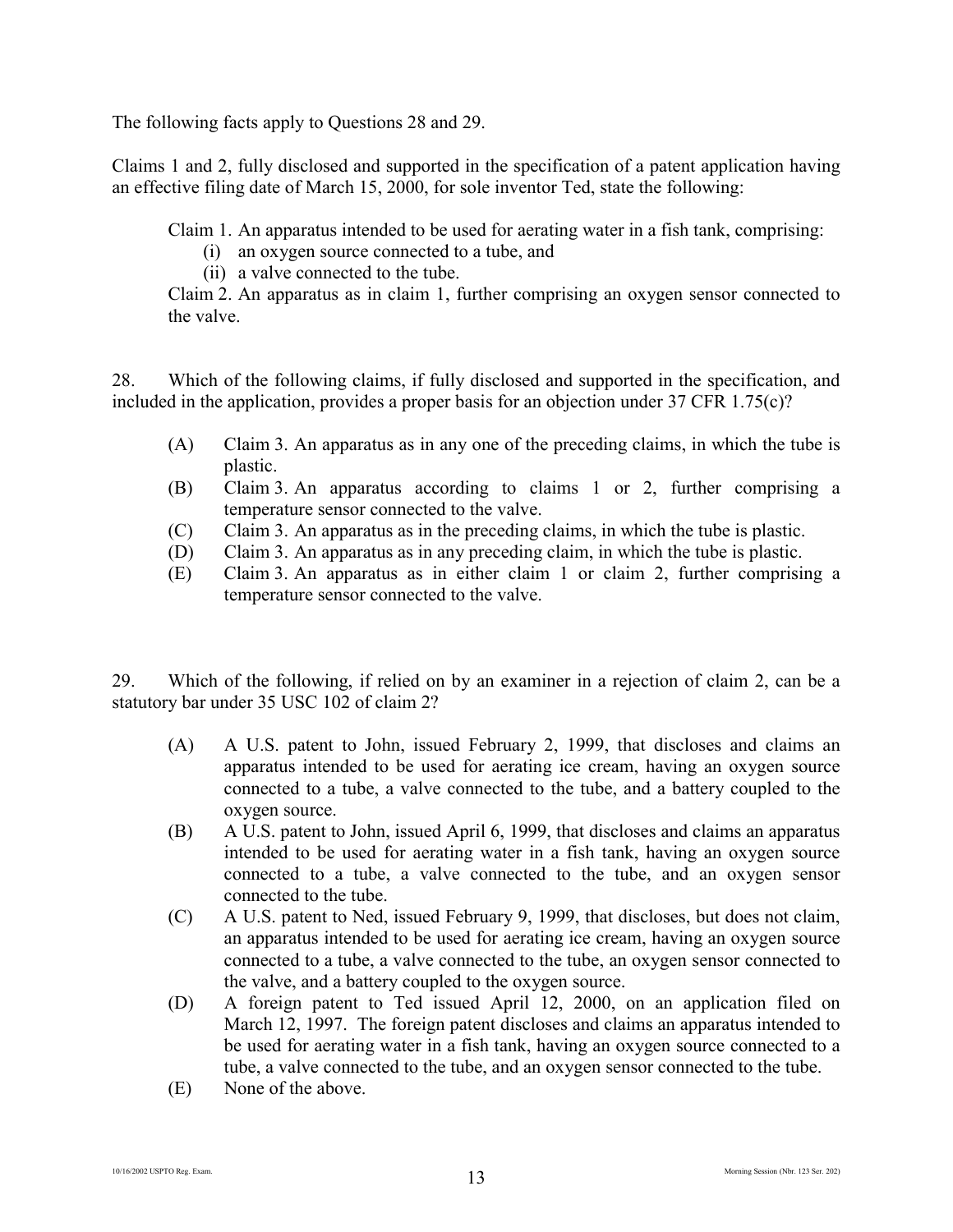30. In accordance with the MPEP, and USPTO rules and procedure, a patent application may be made by someone other than the inventor in certain situations. In which of the following situations would an application not be properly made by someone other than the inventor?

- (A) The inventor is deceased, and the application is made by the legal representative of the deceased inventor.
- (B) The inventor is deceased, and the application is made by one who has reason to believe that he or she will be appointed legal representative of the deceased inventor.
- (C) The inventor is a minor (under age 18) who understands and is willing to execute the declaration, but the application is made by the minor's legal representative.
- (D) The inventor is insane, and the application is made by the legal representative of the insane inventor.
- (E) The inventor is legally incapacitated, and the application is made by the legal representative of the legally incapacitated inventor.

31. Assuming that each of the following claims is in a separate application, and there is no preceding multiple dependent claim in any of the applications, which claim is in acceptable multiple dependent claim form?

- (A) Claim 8. A machine according to any one of the preceding claims wherein…
- (B) Claim 5. A device as in one of claims 1-4, wherein…
- (C) Claim 10. A device as in any of claims 1-4 or 6-9, in which…
- (D) Claim 4. A machine according to claim 2 or 3, also comprising…
- (E) The claim form in  $(A)$ ,  $(B)$ ,  $(C)$  and  $(D)$  is acceptable.

32. A product-by-process claim is properly rejected over a reference under 35 USC 102(b). Which of the following statements is incorrect?

- (A) There is no anticipation unless each of the process steps recited in the claim is disclosed or inherent in the applied reference.
- (B) If the applied reference reasonably indicates that a product disclosed therein is the same or substantially the same as the claimed product, the burden shifts to the applicant to provide evidence to the contrary.
- (C) The rejection cannot be overcome by evidence of unexpected results.
- (D) The rejection can be overcome by evidence that the product in the reference does not necessarily or inherently possess a characteristic of the applicant's claimed product.
- (E) An affidavit or declaration under 37 CFR 1.131 cannot overcome a proper rejection under 35 USC 102(b) over a reference.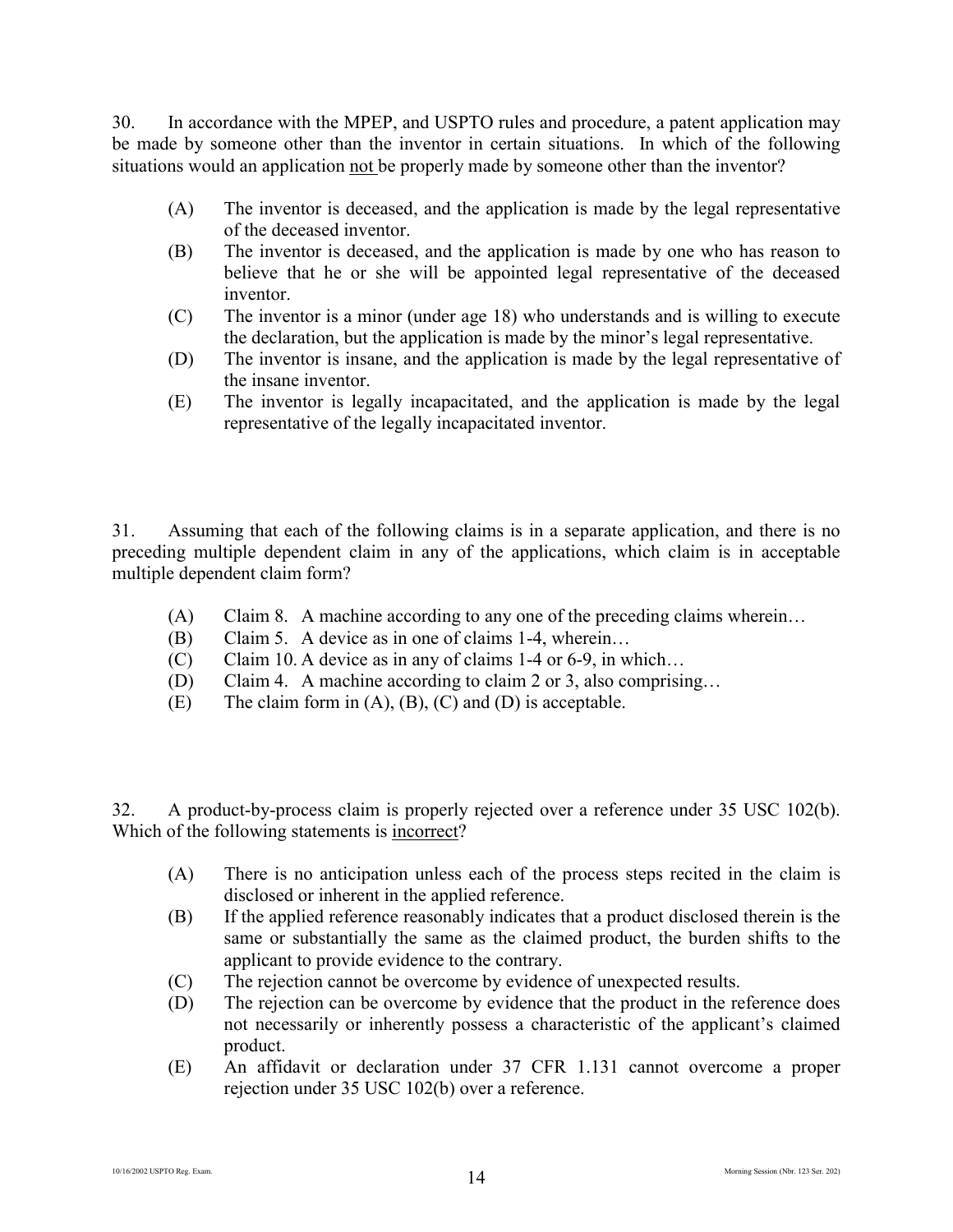33. Xavier files a complete first reply exactly 2 months after the mailing date of a final Office action which sets a 3 month shortened statutory period for reply. An Examiner's Amendment is necessary for the purpose of placing the application in condition for allowance. Which of the following statements is true?

- (A) If the Examiner's Amendment is mailed exactly 5 months after Xavier's reply, the application will be allowed.
- (B) The Examiner's Amendment must be made within the 3 month shortened statutory period of the final Office action to avoid abandonment of the application.
- (C) If the Examiner's Amendment is made exactly 4 months after Xavier's reply, the application will be allowed.
- (D) The Examiner's Amendment may be made at any time within 6 months of Xavier's reply to avoid abandonment.
- (E) Abandonment of the application will be avoided if Xavier accompanies his reply with a request for extension of time accompanied by the proper fee and the Examiner's Amendment is made within 6 months of Xavier's reply.

34. Jane files a nonprovisional application with the USPTO containing at least one drawing figure under 35 USC 113 (first sentence) and at least one claim. Subsequently, Jane receives a "Notice of Omitted Items" from the USPTO indicating that the application which Jane filed lacks page 5 of the specification. Assuming that the application without page 5 satisfies 35 USC 112, which of the following statements is true based on proper USPTO practice and procedure?

- (A) If Jane is willing to accept the application as filed, she need not respond to the Notice, and the Office will accord the filing date of the original application. Jane will need to file an amendment renumbering the pages consecutively and canceling incomplete sentences caused by the missing page 5.
- (B) Jane must promptly submit the omitted page and accept an application filing date as of the date of submission of the omitted page.
- (C) Jane must promptly submit the omitted page and will be accorded a filing date as of the date of filing the original application.
- (D) Within 3 months of the Notice date, Jane must file an affidavit asserting that page 5 was in fact deposited in the USPTO with the original application. Jane will be accorded the filing date of the original application.
- (E) Within 3 months of the Notice date, Jane must file a proper petition asserting that page 5 was in fact deposited in the USPTO with the original application, accompanied by the proper petition fee and evidence that page 5 was in fact deposited as alleged. Jane will be accorded the original filing date of the application.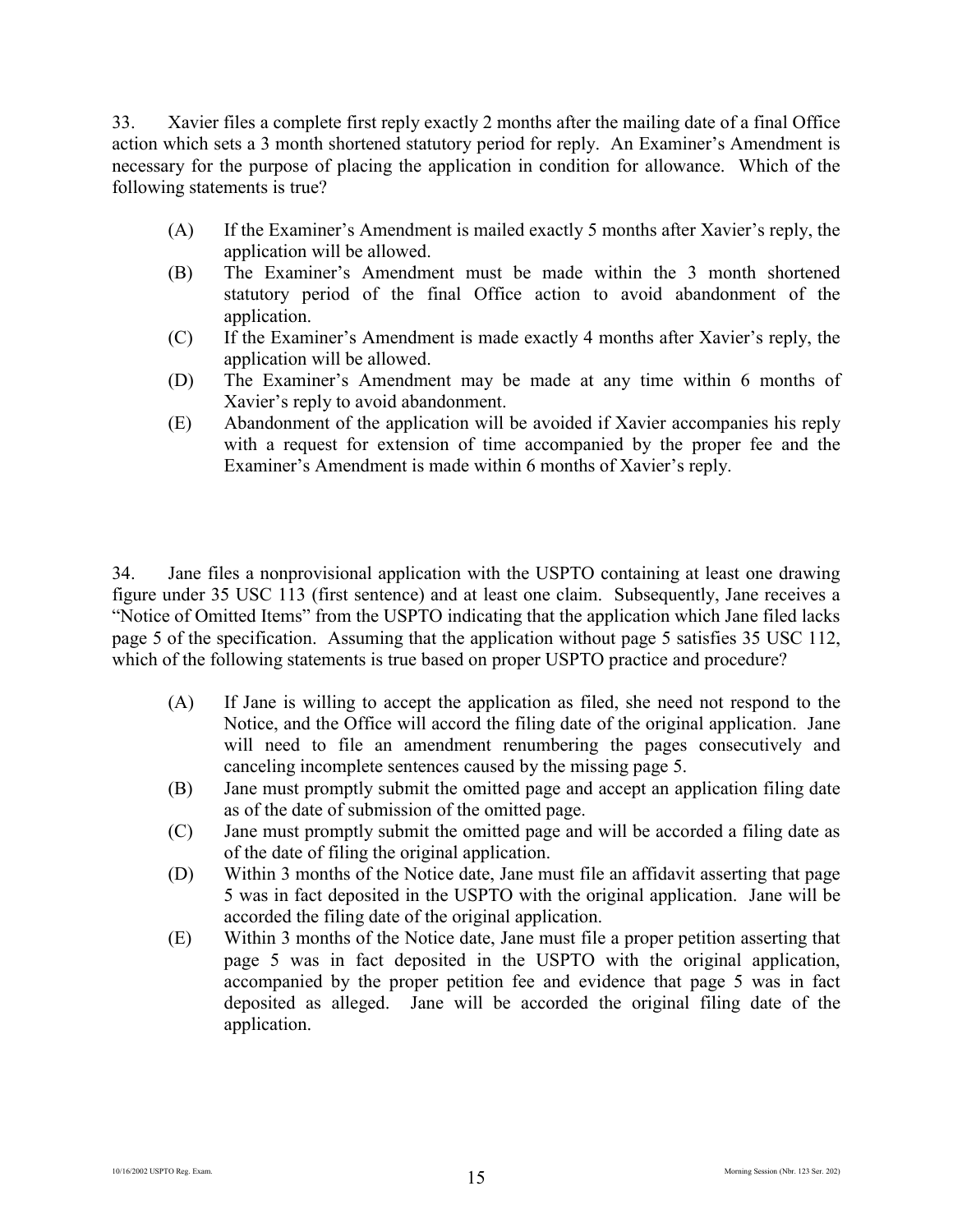35. Where subject matter for which there is an enabling disclosure, but is not shown in the drawing or described in the detailed description preceding the claim(s), which of the following is not in accordance with the provisions of the MPEP?

- (A) In establishing a disclosure, applicant may rely not only on the description and drawing as filed but also on the original claims to show compliance with the first paragraph of 35 USC 112.
- (B) Where subject matter not shown in the drawing or described in the description is claimed in the application as filed, and such original claim itself constitutes a clear disclosure of this subject matter, then the claim should be treated on its merits, and the applicant should be required to amend the drawing and description to show this subject matter.
- (C) If subject matter appearing in the original claim is not found in the drawing or detailed description, the claim should be rejected for noncompliance with the first paragraph of 35 USC 112.
- (D) If the subject matter found in the claim is lacking in the drawing or detailed description, it is the drawing and description that are defective, not the claim.
- (E) The subject matter found in the original claims, but lacking in the drawing or detailed description, must be sufficiently specific and detailed to support an amendment of the drawing and detailed description.
- 36. A patent application filed in the USPTO contains the following dependent claim:

Claim 2. The method of Claim 1, further consisting of the step of cooling the mixture to a temperature of 32° F.

Following proper USPTO practices and procedures, from which of the following claims does Claim 2 not properly depend?

- (A) Claim 1. A method of making liquid compound A consisting of the steps of mixing equal quantities of material C and material D in a beaker and heating the mixture to a temperature of 212° F.
- (B) Claim 1. A method of making liquid compound A comprising the steps of mixing equal quantities of material C and material D in a beaker and heating the mixture to a temperature of 212° F.
- (C) Claim 1. A method of making liquid compound A including the steps of mixing equal quantities of material C and material D in a beaker and heating the mixture to a temperature of 212° F.
- (D) Claim 1. A method of making liquid compound A characterized by the steps of mixing equal quantities of material C and material D in a beaker and heating the mixture to a temperature of 212° F.
- $(E)$   $(C)$  and  $(D)$ .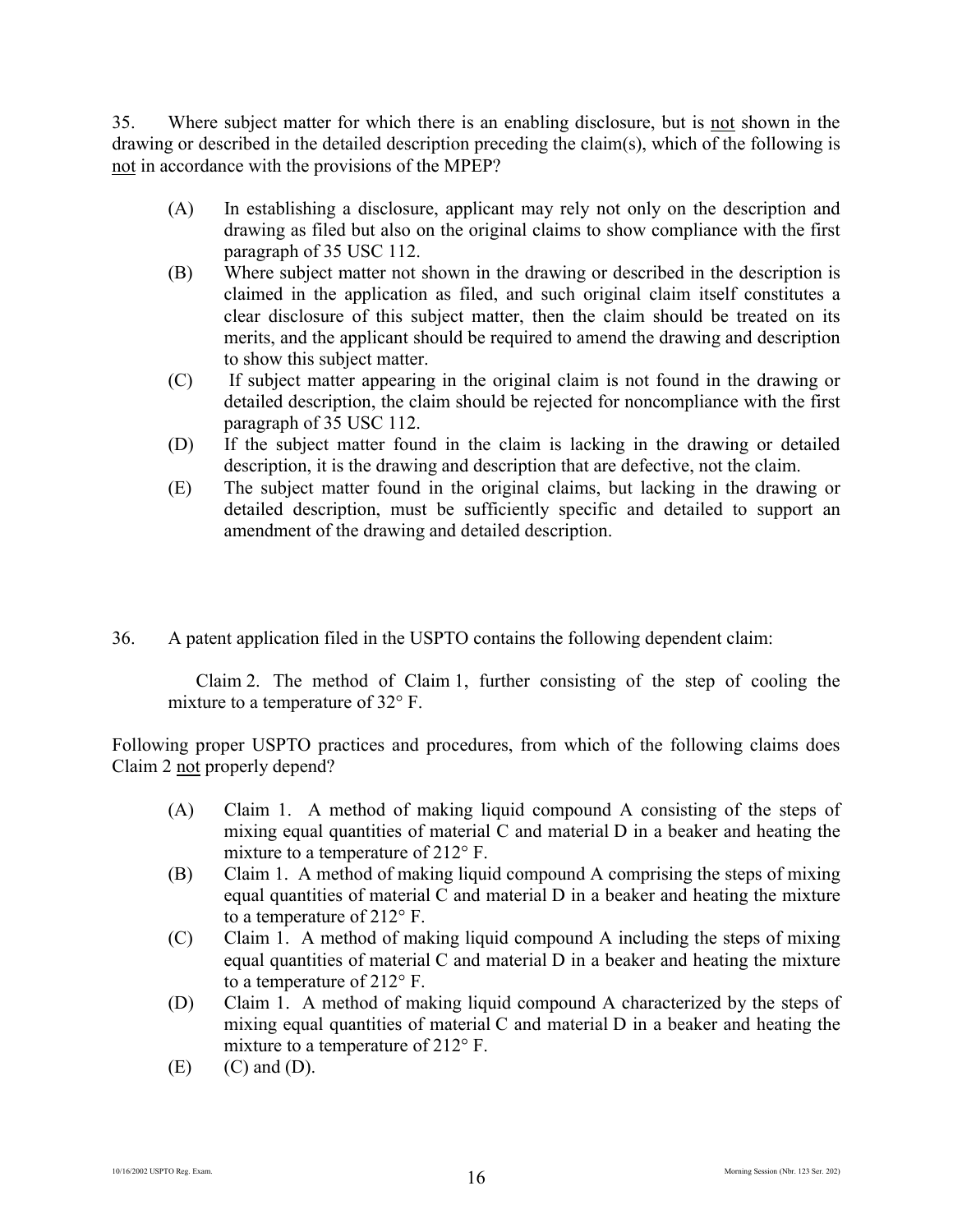37. Which of the following is not in accordance with the provisions of the MPEP regarding an abstract of the disclosure?

- (A) The abstract of the disclosure has been interpreted to be a part of the specification for the purpose of compliance with paragraph 1 of 35 USC 112.
- (B) Any submission of a new abstract of the disclosure or amendment to an existing abstract should be carefully reviewed for introduction of new matter.
- (C) If an application is otherwise in condition for allowance except that the abstract of the disclosure does not comply with the guidelines, the examiner generally cannot make any necessary revisions by examiner's amendment, but should instead issue an *Ex parte Quayle* action requiring applicant to make the necessary revisions.
- (D) Under current practice, in all instances where the application contains an abstract of the disclosure when sent to issue, the abstract will be printed on the patent.
- (E) The content of a patent abstract should be such as to enable the reader thereof, regardless of his or her degree of familiarity with patent documents, to ascertain quickly the character of the subject matter covered by the technical disclosure and should include that which is new in the art to which the invention pertains.

38. Applicant files an application claiming a nutritional supplement comprising ingredients (1) through (9) on September 6, 2001. The examiner's search on November 12, 2001 retrieved several documents, each of which provides an enabling disclosure of a nutritional supplement comprising ingredients (1) through (9). Which of the following documents retrieved by the examiner may be properly used by the examiner to reject applicant's claims under 35 USC 102(b)?

- (A) An advertisement in the September 2000 issue of Dieticians and Nutritionists Health Weekly where the examiner is not able to determine the actual date of publication.
- (B) A printout on November 12, 2001 by the examiner of a MEDLINE database abstract 123456 of an article by Food et al., "Nutritional supplements for infants," published in Azerbijan Pediatrics, Vol. 33, No. 8, pp. 33-37 (September 2000). The printout does not include the date on which the MEDLINE abstract was publicly posted.
- (C) A printout, on November 12, 2001 by the examiner, of a product brochure from the Internet website of PRO-BIOTICS VITAMIN CORP. The examiner determines that the brochure was posted on September 7, 2000 on the website.
- (D) A Japanese patent application published on September 1, 2000.
- (E) All of the above.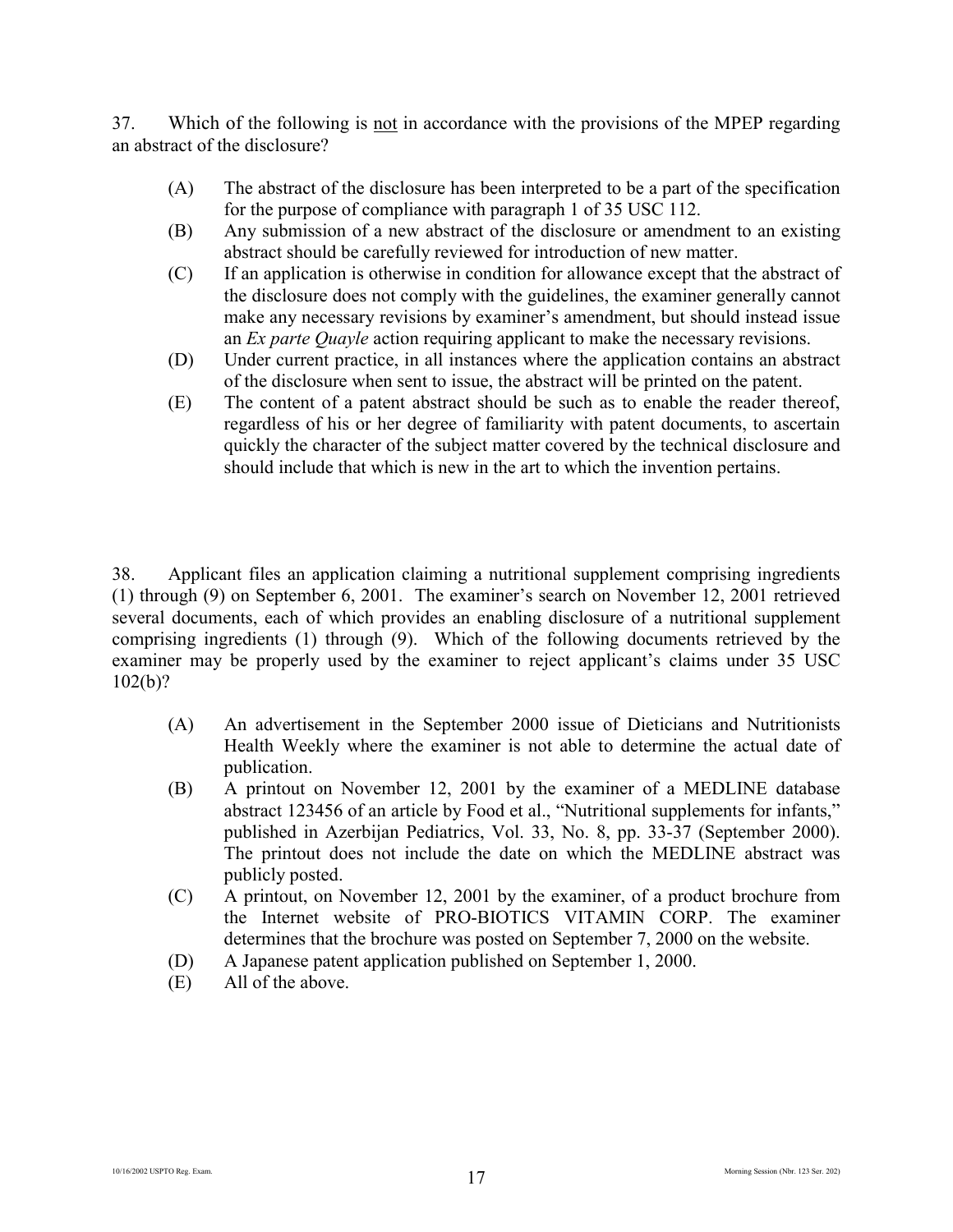- 39. Which of the following is not in accordance with the provisions in the MPEP?
	- (A) A continuation-in-part is an application filed during the lifetime of an earlier nonprovisional application by the same applicant, which repeat either some substantial portion or all of the earlier nonprovisional application, and adds matter not disclosed in the said earlier nonprovisional application.
	- (B) A continuation-in-part application may only be filed under 37 CFR 1.53(b).
	- (C) A continuation-in-part application cannot be filed as a continued prosecution application (CPA) under 37 CFR 1.53(d).
	- (D) An application claiming the benefits of a provisional application under 35 USC 119(e) should not be called a "continuation-in-part" of the provisional application.
	- (E) One of the formal requirements of 35 USC 120 is that a continuation-in-part application must be "filed before a notice of allowance or abandonment is mailed in the prior application."
- 40. Which of the following is not a USPTO recommendation or requirement?
	- (A) Product and process claims should be separately grouped.
	- (B) Claims should be arranged in order of scope so that the first claim presented is the least restrictive.
	- (C) Every application should contain no more than three dependent claims.
	- (D) A claim which depends from a dependent claim should not be separated from that dependent claim by any claim which does not also depend from the dependent claim.
	- (E) Each claim should start with a capital letter and end with a period.

41. The following statements relate to "multiple dependent claims." Which statement is not in accord with proper USPTO practice and procedure?

- (A) A multiple dependent claim contains all the limitations of all the alternative claims to which it refers.
- (B) A multiple dependent claim contains in any one embodiment only those limitations of the particular claim referred to for the embodiment under consideration.
- (C) A multiple dependent claim must be considered in the same manner as a plurality of single dependent claims.
- (D) Restriction may be required between the embodiments of a multiple dependent claim.
- (E) The limitations or elements of each claim incorporated by reference into a multiple dependent claim must be considered separately.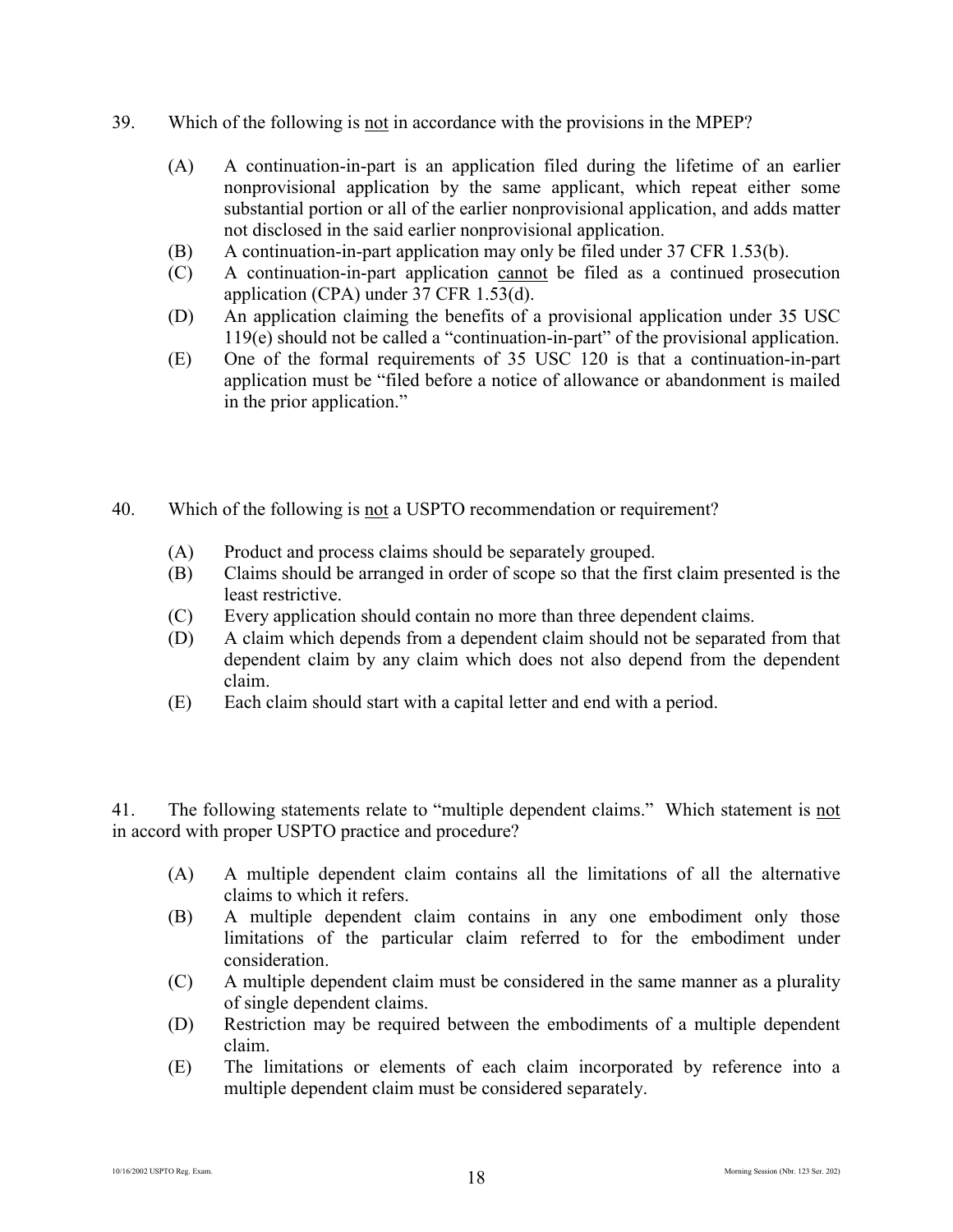42. Absent a Certificate of Mailing or Transmission, or use of Express Mail, which of the following actions requires a petition for an extension of time and the appropriate fee?

- (A) Applicant's complete first reply to a final Office action filed on the first day following the end of a shortened statutory period for reply. The Shortened Statutory Period ended on a Wednesday that was not a federal holiday, and the Office is open.
- (B) Interview with examiner conducted after the expiration of the shortened statutory period for reply to a final Office action, but within the 6 months statutory period.
- (C) Action by applicant to correct formal matters identified for the first time after a reply was made to a final Office action in an *Ex parte Quayle* action where the application is otherwise in condition for allowance.
- (D) Applicant's complete first reply to a final Office action filed within 2 months of the final Office action setting a 3 month shortened statutory period for reply.
- (E) Applicant's complete first reply to an Office action on the last day of a shortened statutory period for reply, where the Office action withdraws the finality of a previous Office action in view of a new ground of rejection.

43. Upon examination of your client's patent application, the patent examiner is considering whether and what rejections to apply to the claims. One or more of the limitations in the claims is indefinite or lacks supporting disclosure. The examiner may not properly take which of the following actions or inactions?

- (A) If the claim is subject to plural interpretations due to a limitation being indefinite, the examiner may disregard any possibility of multiple interpretations.
- (B) If a claim is subject to more than one interpretation due to a limitation being indefinite, at least one of which would render the claim unpatentable over the prior art, the examiner should reject the claim as indefinite under 35 USC 112, second paragraph, and should reject the claim over the prior art based on the interpretation of the claim that renders the prior art applicable.
- (C) If no reasonably definite meaning can be ascribed to certain claim language, the examiner should reject the claim as indefinite under 35 USC 112, second paragraph, and not reject the claim as obvious.
- (D) When evaluating claims for obviousness under 35 USC 103, all the limitations of the claims, including new matter lacking supporting disclosure in the originally filed specification, must be considered and given weight.
- $(E)$   $(C)$  and  $(D)$ .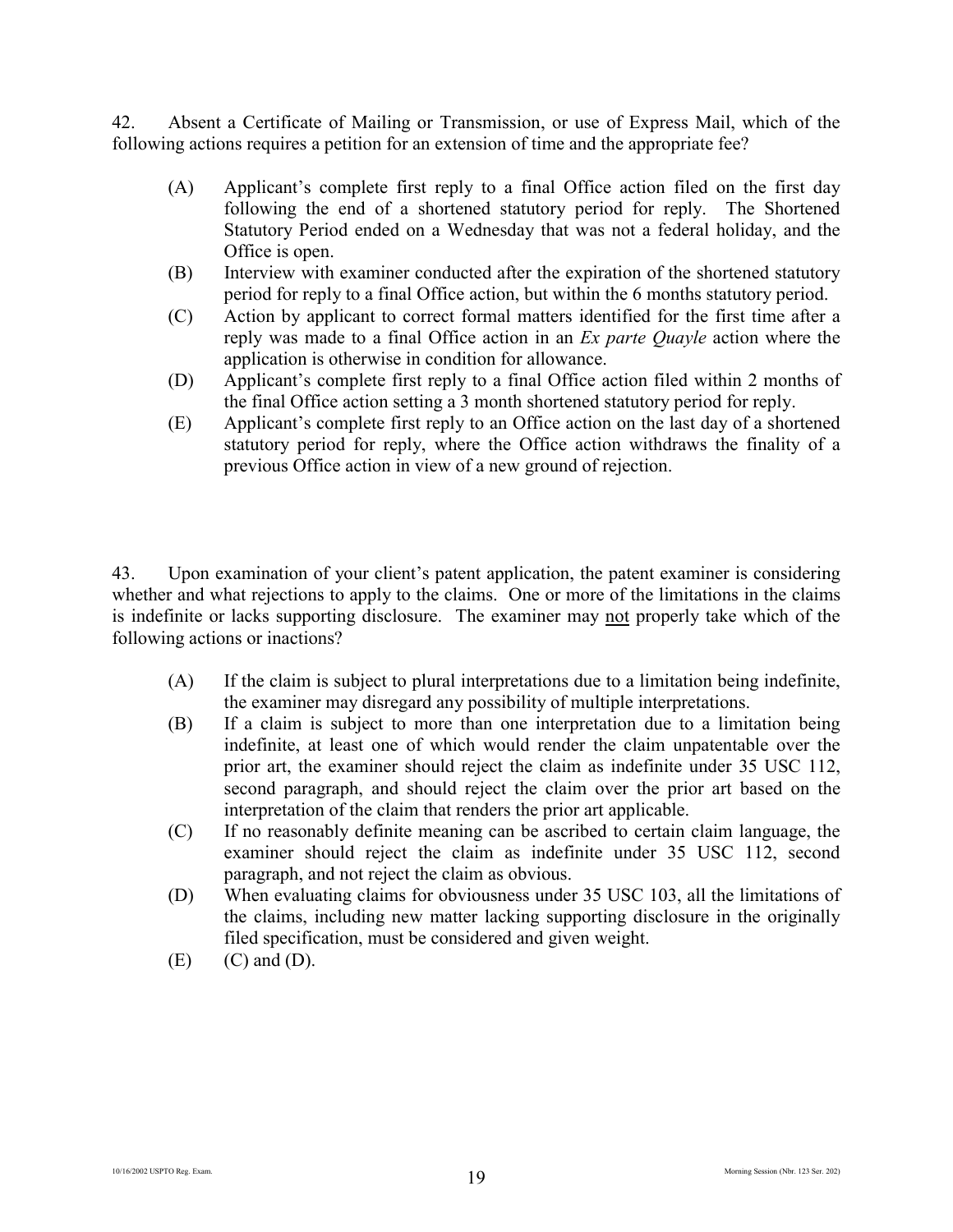44. Jack, a registered patent agent, received a final rejection of all of the claims in an application directed to an article of manufacture. Jack is about to file a timely Notice of Appeal to the Board of Patent Appeals and Interferences. Before filing his notice of appeal, Jack would like to tie up some loose ends by amendment. Which of the following reply (replies) may he file without triggering the requirements of 37 CFR 1.116(b)?

- (A) A reply that presents his argument in a more defensible light and adds additional claims.
- (B) A reply amending the claims into process claims.
- (C) A reply amending all of the independent claims, accompanied by a declaration from the inventor.
- (D) A reply complying with a requirement of form expressly set forth in the previous Office action.
- $(E)$   $(A)$  and  $(D)$ .

45. John filed a nonprovisional patent application in the USPTO claiming two distinct inventions, a combination and a subcombination. At the time of filing the nonprovisional application, he recorded an assignment of all right, title, and interest in the inventions claimed in the application to ABC Corporation. In the first Office action, the examiner required restriction, and John elected the combination. A year later, during the pendency of the nonprovisional application, John filed a divisional patent application claiming the subcombination. At the time of filing the divisional application, John assigned all right, title, and interest in the inventions claimed in the divisional application to XYZ Corporation, and the latter party recorded the assignment within three months of the assignment. Following recordation of the assignment to XYZ Corporation, which of the following statements is false?

- (A) The Office should treat John as having no ownership rights in the combination.
- (B) The Office should treat John as having no ownership rights in the subcombination.
- (C) ABC Corporation has no ownership rights in the subcombination.
- (D) XYZ Corporation has no ownership rights in the combination.
- (E) XYZ Corporation has no ownership rights in the subcombination.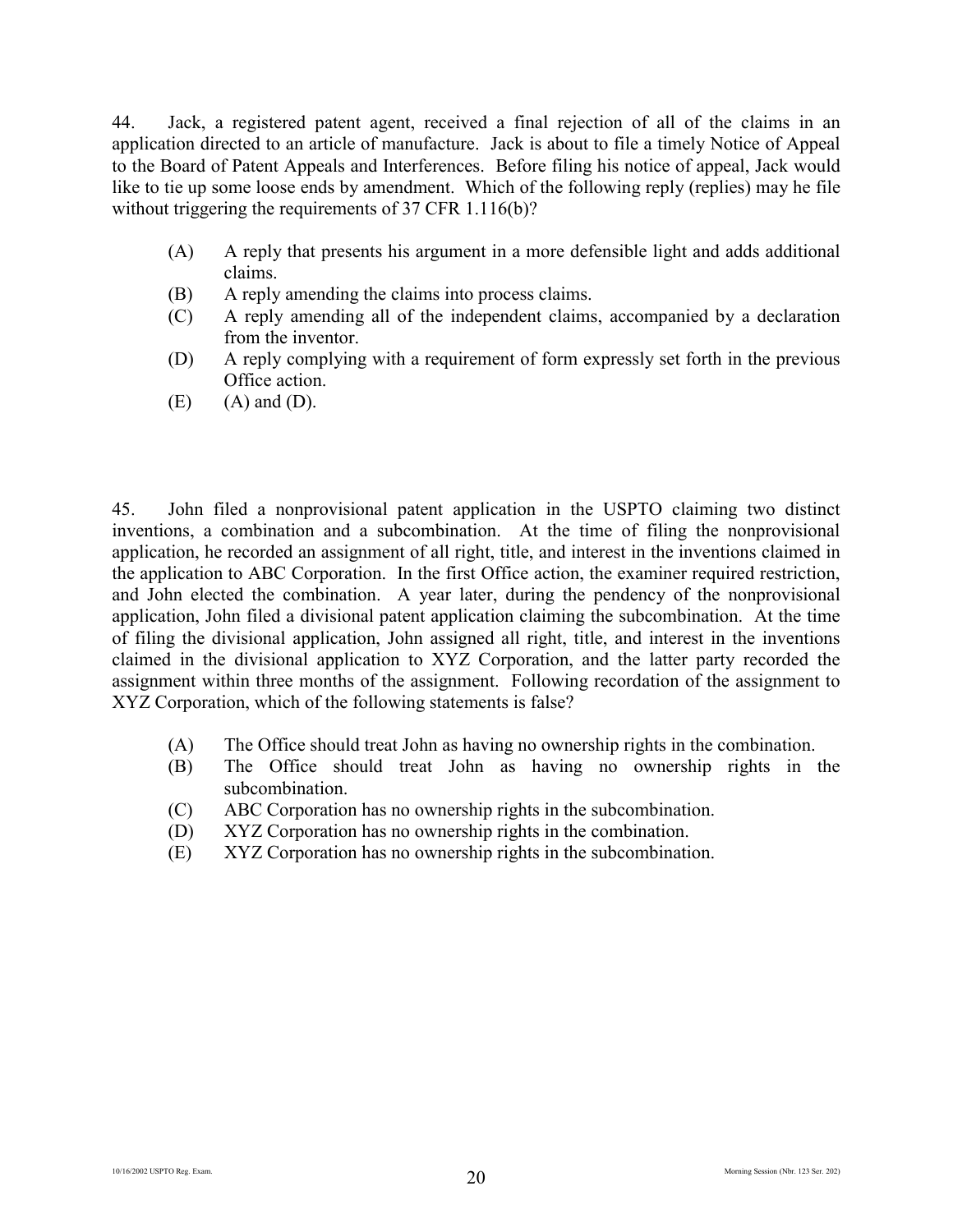46. Which of the following statements relevant to a third party submission in a published patent application accords with proper USPTO practice and procedure?

- (A) A submission of patents by a member of the public must be made within 2 months of the date of publication of the application.
- (B) A submission of patents by a member of the public must be made prior to the mailing of a Notice of Allowance.
- (C) A submission of patents by a member of the public must be made within 2 months of the date of publication of the application or prior to the mailing of a Notice of Allowance, whichever is later.
- (D) A submission of patents by a member of the public must be made within 2 months of the date of publication of the application or prior to the mailing of a Notice of Allowance, whichever is earlier.
- (E) Any submission not filed within the period set forth in the patent rules will be accepted provided it is accompanied by the processing fee set forth in 37 CFR  $1.17(i)$ .

47. An examiner has advanced a reasonable basis for questioning the adequacy of the enabling disclosure in the specification of your client's patent application, and has properly rejected all the claims in the application. The claims in the application are drawn to a computer program system. In accordance with proper USPTO practice and procedure, the rejection should be overcome by submitting

- (A) factual evidence directed to the amount of time and effort and level of knowledge required for the practice of the invention from the disclosure alone.
- (B) arguments by you (counsel) alone, inasmuch as they can take the place of evidence in the record.
- (C) an affidavit under 37 CFR 1.132 by an affiant, who is more than a routineer in the art, submitting few facts to support his conclusions on the ultimate legal question of sufficiency, *i.e.*, that the system "could be constructed."
- (D) opinion evidence directed to the ultimate legal issue of enablement.
- (E) patents to show the state of the art for purposes of enablement where these patents have an issue date later than the effective filing date of the application under consideration.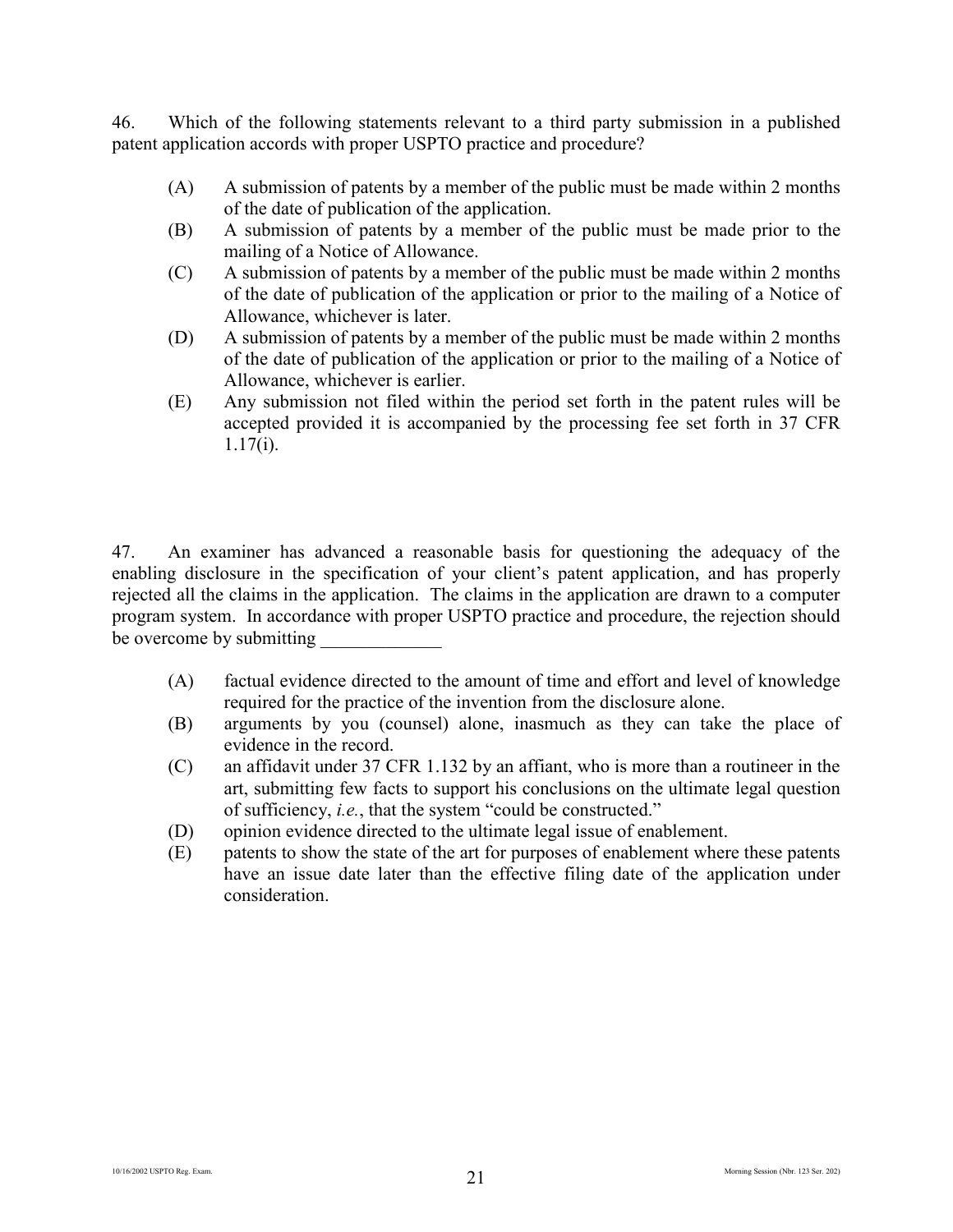48. The MPEP and USPTO rules and procedure set out factual inquiries that are employed when making an obviousness-type double patenting analysis. Which of the following is not a factual inquiry that would be properly employed when making an obviousness-type double patenting determination with regard to a pending application vis-a-vis a claim in an issued patent?

- (A) Determine the level of ordinary skill in the pertinent art.
- (B) Determine the scope and content of a patent claim and the prior art relative to a claim in the application at issue.
- (C) Evaluate any objective indicia of nonobviousness of the claim of the application at issue.
- (D) Determine the differences between the scope and content of: the patent claim and the prior art determined in choice (B) above and the claim in the application at issue.
- (E) None of the above (that is, each of the above factual inquiries is properly employed when making an obviousness-type double patenting determination with regard to an issued patent).

49. In accordance with the MPEP and USPTO rules and procedure, correspondence transmitted to the USPTO by facsimile is not permitted in certain situations. Which of the following facsimile transmissions to the USPTO will be accorded a date of receipt by the USPTO?

- (A) Facsimile transmission of a request for reexamination under 37 CFR 1.510 or 1.913.
- (B) Facsimile transmission of drawings submitted under 37 CFR 1.81, 1.83 through 1.85, 1.152, 1.165, 1.174, or 1.437.
- (C) Facsimile transmission of a response to a Notice of Incomplete Nonprovisional Application for the purpose of obtaining an application filing date.
- (D) Facsimile transmission of a correspondence to be filed in a patent application subject to a secrecy order under 37 CFR 5.1 through 5.5 and directly related to the secrecy order content of the application.
- (E) Facsimile transmission of a continued prosecution application under 37 CFR 1.53(d) and an authorization to charge the basic filing fee to a deposit account.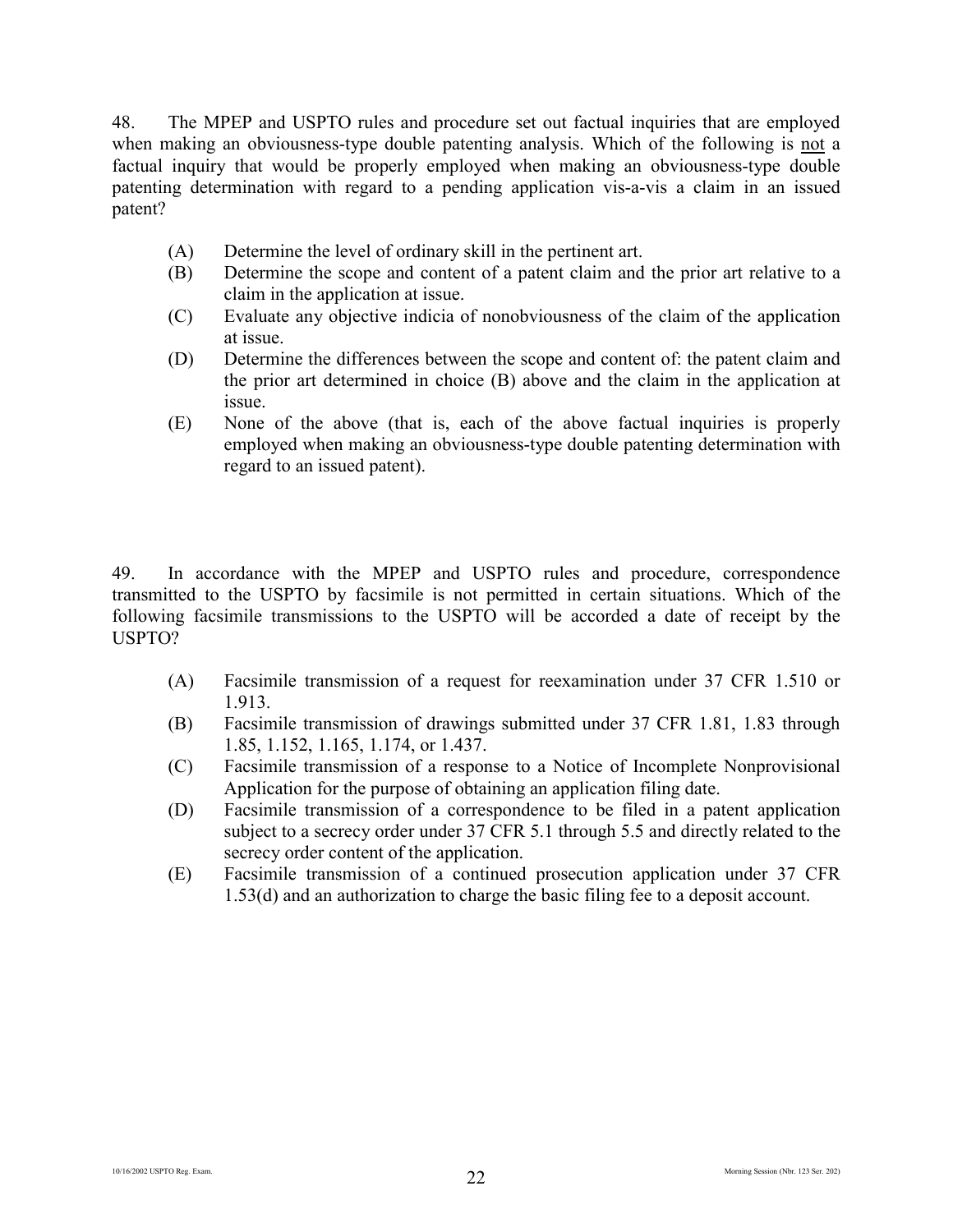50. If a reissue application is filed within two years of the original patent grant, the applicant may subsequently broaden the claims during prosecution of the pending reissue prosecution beyond the two year limit,

- (A) if the applicant indicates in the oath accompanying the reissue application that the claims will be broadened.
- (B) if an intent to broaden is indicated in the reissue application at any time within three years from the patent grant.
- (C) if the reissue application is filed on the 2-year anniversary date from the patent grant, even though an intent to broaden the claims was not indicated in the application at that time.
- (D) if the reissue application is a continuing reissue application of a parent reissue application, and neither reissue application contained an indication of an intent to broaden the claims until 4 years after the patent grant..
- (E) provided, absent any prior indication of intent to broaden, an attempt is made to convert the reissue into a broadening reissue concurrent with the presentation of broadening claims beyond the two year limit.